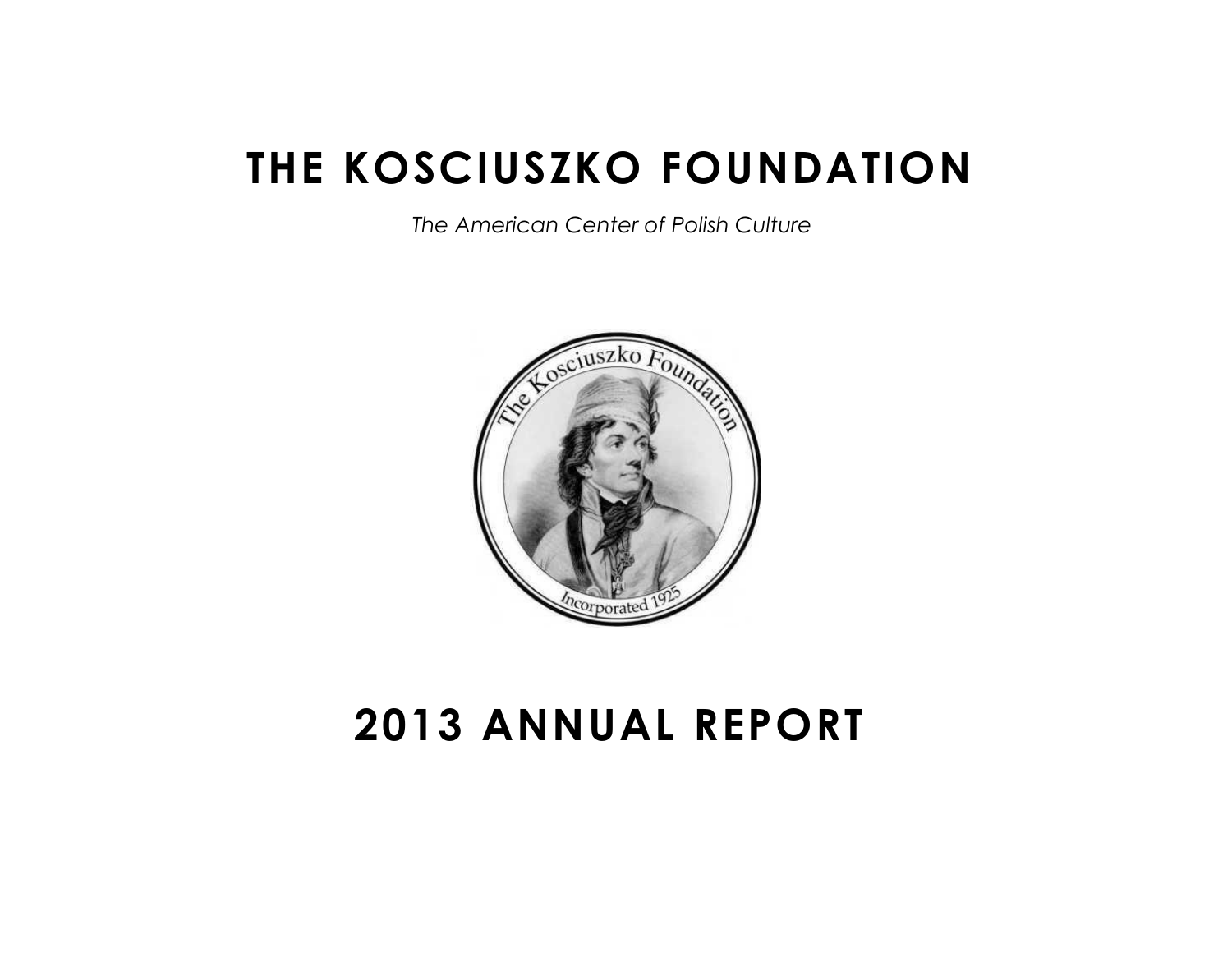

# **Contents**

| THE MISSION OF THE KOSCIUSZKO FOUNDATION                            | 3         |
|---------------------------------------------------------------------|-----------|
| U.S. AND POLISH ACADEMIC ADVISORY COMMITTEE                         | 4         |
| EXCHANGE FELLOWSHIPS AND GRANTS FOR POLISH CITIZENS                 | 5         |
| SCHOLARSHIPS IN THE HUMANITIES                                      | $6 - 9$   |
| SCHOLARSHIPS IN THE ARTS                                            | $10 - 11$ |
| <b>POLISH STUDIES SCHOLARS</b>                                      | 11        |
| SCHOLARSHIPS IN THE SCIENCES                                        | 12        |
| SPECIAL AND TRAVEL GRANTS                                           | $13 - 15$ |
| THE DOMESTIC SCHOLARSHIP PROGRAMS                                   | 16        |
| DOMESTIC TUITION SCHOLARSHIPS                                       | $17 - 24$ |
| THE YEAR ABROAD PROGRAM IN POLAND                                   | 25        |
| <b>GRADUATE/POSTGRADUATE STUDIES AND RESEARCH IN POLAND</b>         | 26        |
| SUMMER STUDY ABROAD PROGRAM                                         | $27 - 28$ |
| <b>GRANT FUNDING FROM THE MINISTRY OF FOREIGN AFFAIRS OF POLAND</b> | 29-32     |
| <b>TEACHING ENGLISH IN POLAND</b>                                   | $32 - 35$ |
| ANNUAL DINNER AND BALL                                              | 35        |
| <b>AFFILIATE GROUPS</b>                                             | 36-38     |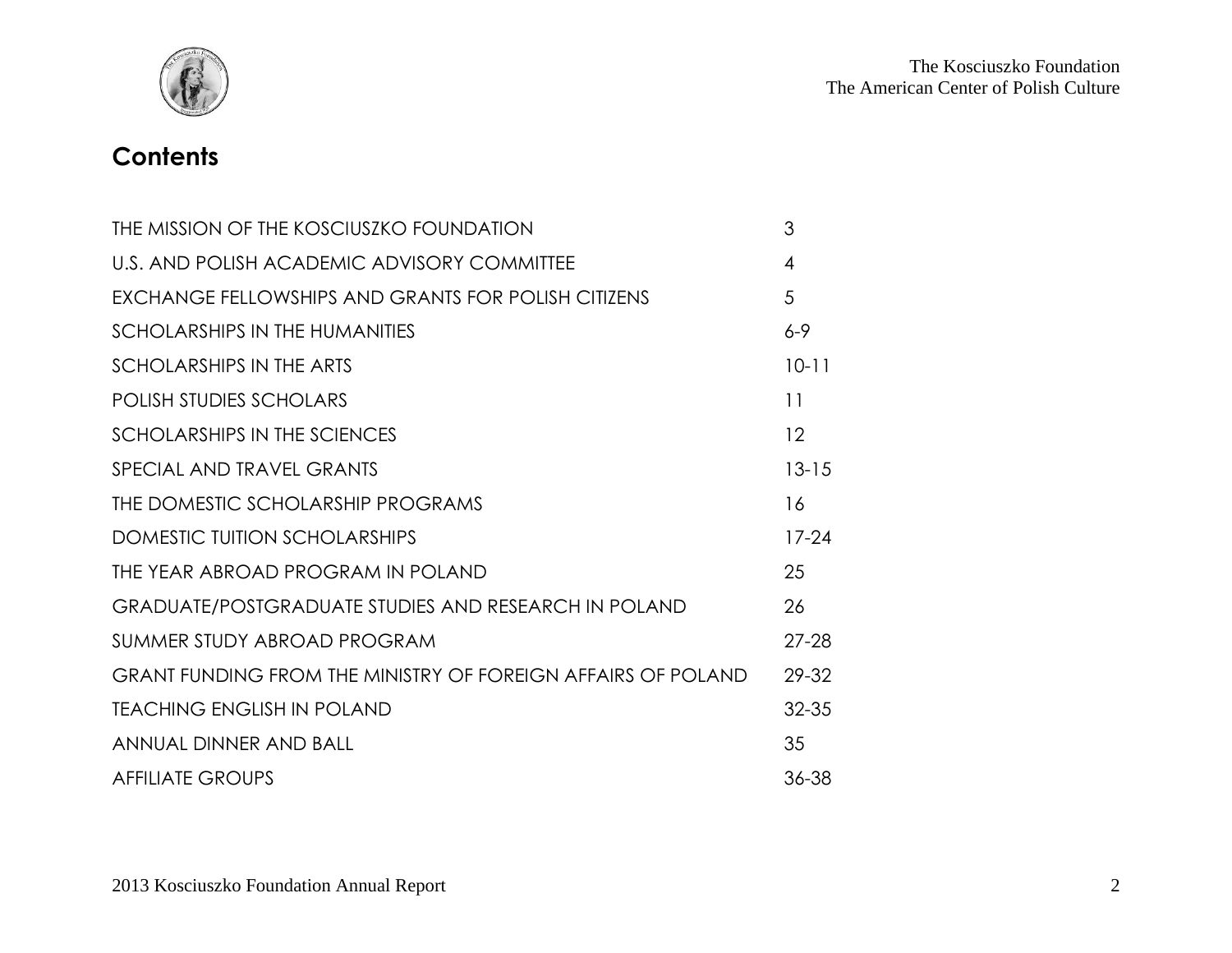

### **The Mission of the Kosciuszko Foundation**

Founded in 1925, the Kosciuszko Foundation is dedicated to promoting and strengthening understanding and friendship between the peoples of Poland and the United States through educational, scientific and cultural exchanges and other related programs and activities. It awards fellowships and grants to graduate student scholars, scientists, professionals and artists and helps to increase the visibility and prestige of Polish culture in America's pluralistic society by sponsoring exhibits, publications, film festivals, performing arts such as concerts and recitals, and assists other institutions with similar goals.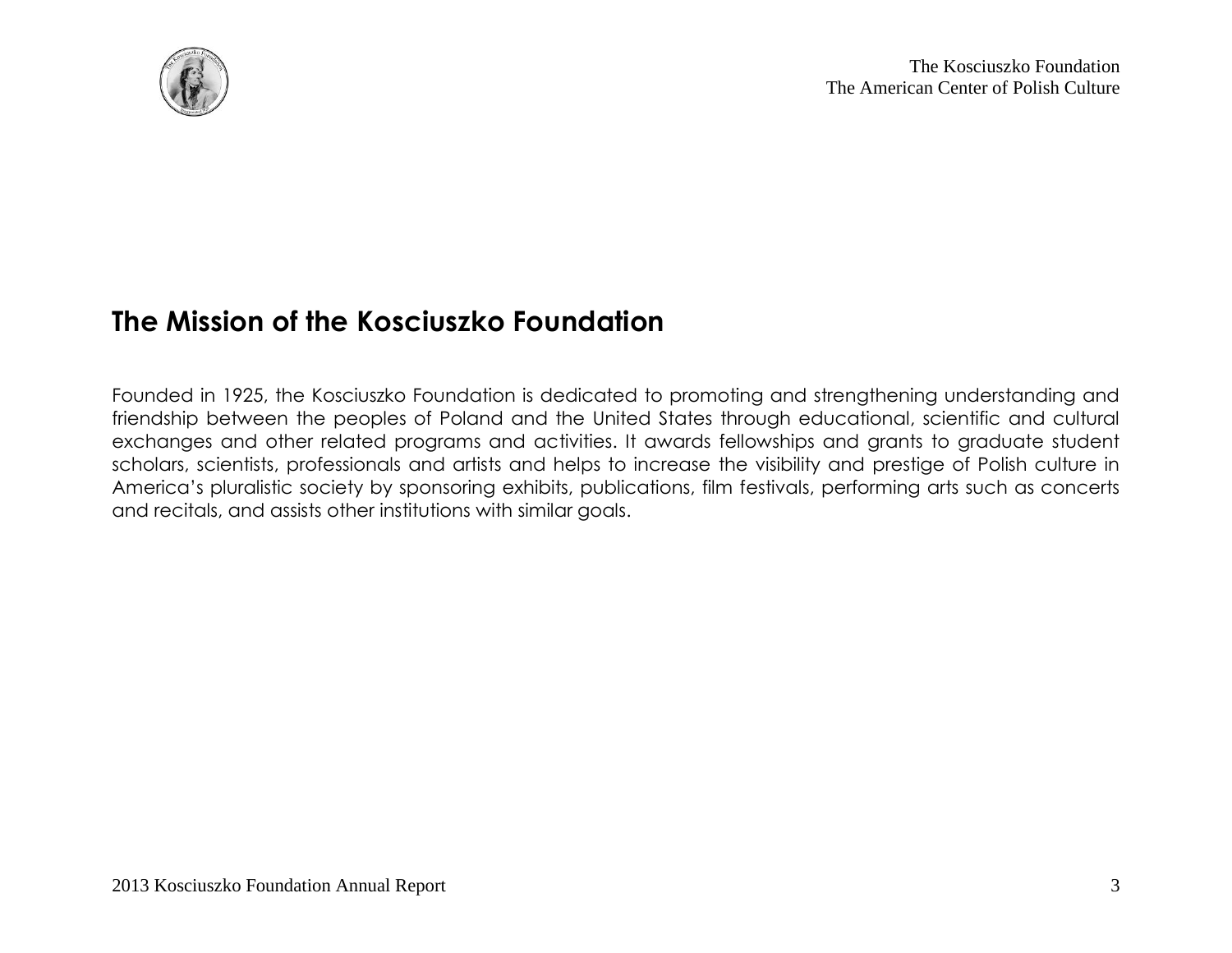

### **U.S. and Polish Academic Advisory Committee**

The Foundation would like to take this opportunity to express its sincere appreciation to the members of the U.S. and Polish Academic Advisory Committees, whose members review and interview all of the applicants for the Fellowships and Grants Program.

#### **The 2013 U.S. Academic Committee is composed of:**

| Prof. M.B. Biskupski        | Department of History, Central Connecticut State University, New Britain,<br>Connecticut.                                                                     |
|-----------------------------|---------------------------------------------------------------------------------------------------------------------------------------------------------------|
| Prof. Janina Brutt-Griffler | Professor and Associate Dean for Curriculum and Global Initiative,<br>Director of Polish Studies, University at Buffalo, The State University of New<br>York. |
| Marian Kornilowicz, Esq.    | Cohen, Seglias, Pallas, Greenhall & Furman, P.C.                                                                                                              |
| Ewa Radwanska, M.D., Ph.D.  | Rush University Medical Center in Chicago.                                                                                                                    |

#### **Members of the Polish Academic Commission for 2012/2013 Advanced Research/Study Program for Polish Citizens include:**

| Dr. Maria Brewinska       | Curator, Zacheta National Gallery of Art in Warsaw. Former Fellow of the<br>Kosciuszko Foundation.                                                                     |
|---------------------------|------------------------------------------------------------------------------------------------------------------------------------------------------------------------|
| Prof. Slawomir Jozefowicz | Assistant Professor, Faculty of Journalism and Political Science, Institute of Political<br>Science, University of Warsaw. Former Fellow of the Kosciuszko Foundation. |
| Dr. Jaroslaw Kusmierczyk  | Assistant Professor of Ophthalmology. Former Fellow of the Kosciuszko<br>Foundation.                                                                                   |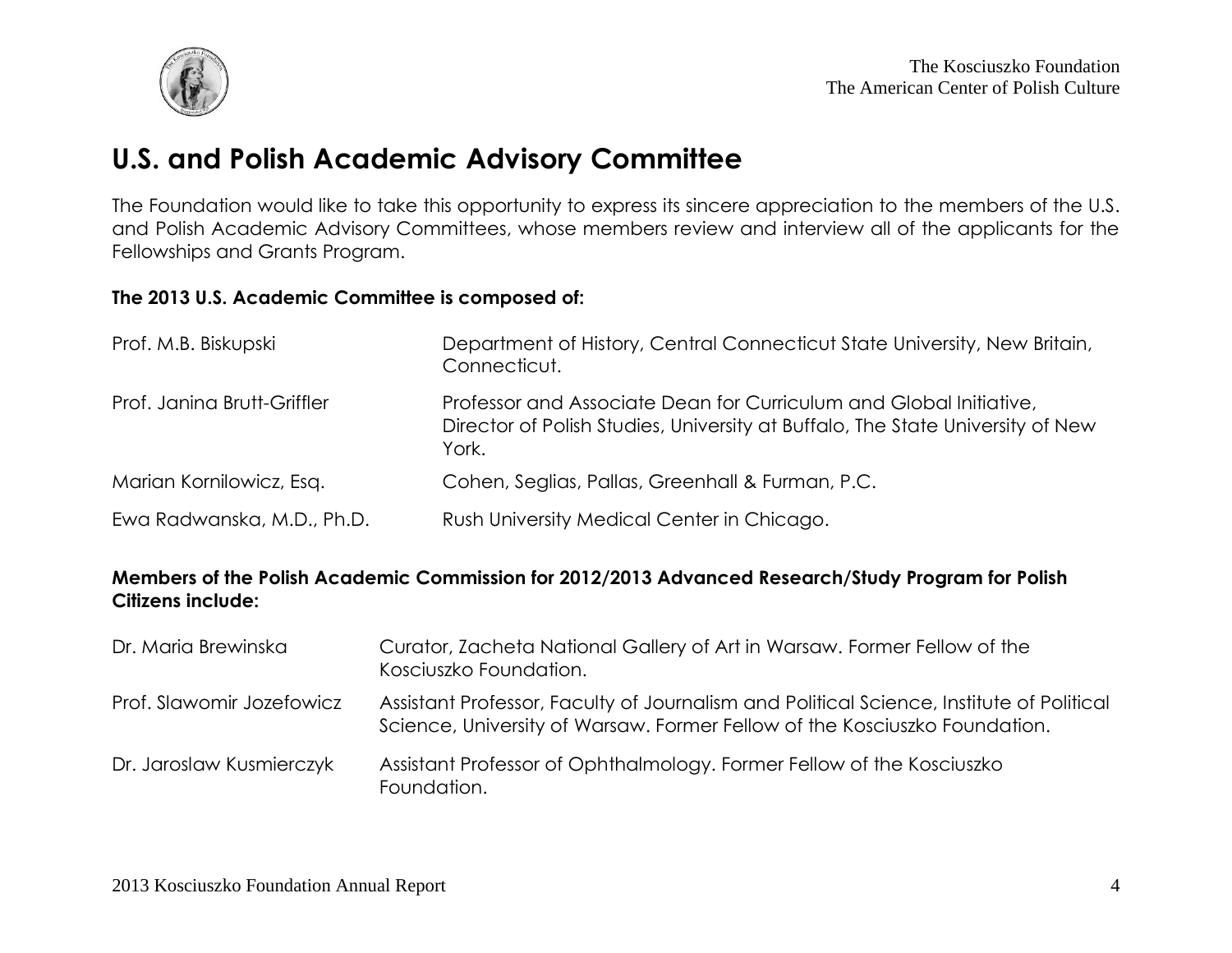

# **EXCHANGE FELLOWSHIPS AND GRANTS FOR POLISH CITIZENS**

**KOSCIUSZKO FOUNDATION FELLOWSHIPS AND GRANTS** are awarded annually to Polish citizens for advanced study/research and teaching at universities, institutions of higher learning, and scientific/medical centers in the United States.

Under the program, the Foundation awards Fellowships to postgraduate scholars, professionals, or artists with degrees. Grants are awarded to those without doctoral degrees. Fellowships and Grants are awarded for 3, 5, or 10-month periods, depending on the nature and scope of the research project, the recommendations of the American institution of higher learning, and the U.S. and Polish Academic Advisory Committees.

During fiscal year 2013, 24 Polish scholars and scientists successfully completed their scholarly and scientific projects, receiving nearly **\$300,000** in support from the Foundation.

The Fellows and Grantees were carefully chosen for the program in a highly selective screening process that included personal interviews in Warsaw. Among them, were two Teaching Fellows – a part of the Foundation's ongoing support for Polish Studies programs at various American universities (since 1992).

During the 2012/13 academic year, the Foundation sponsored Teaching Fellowships at: the University of Indiana at Bloomington; the University at Buffalo, The State University of New York; and Hunter College, City University of New York (as part of a separate domestic program).

In addition to funding, the Foundation provides support to Fellows and Grantees prior to their arrival and during their stay in the United States. Every effort is made to help the participants and their families with travel, housing, medical insurance, visa, and U.S. Homeland Security procedures. Foundation staff contact Fellows and Grantees frequently throughout their stay in the United States, and whenever feasible, conduct exit interviews and receive a final written activities report from each participant.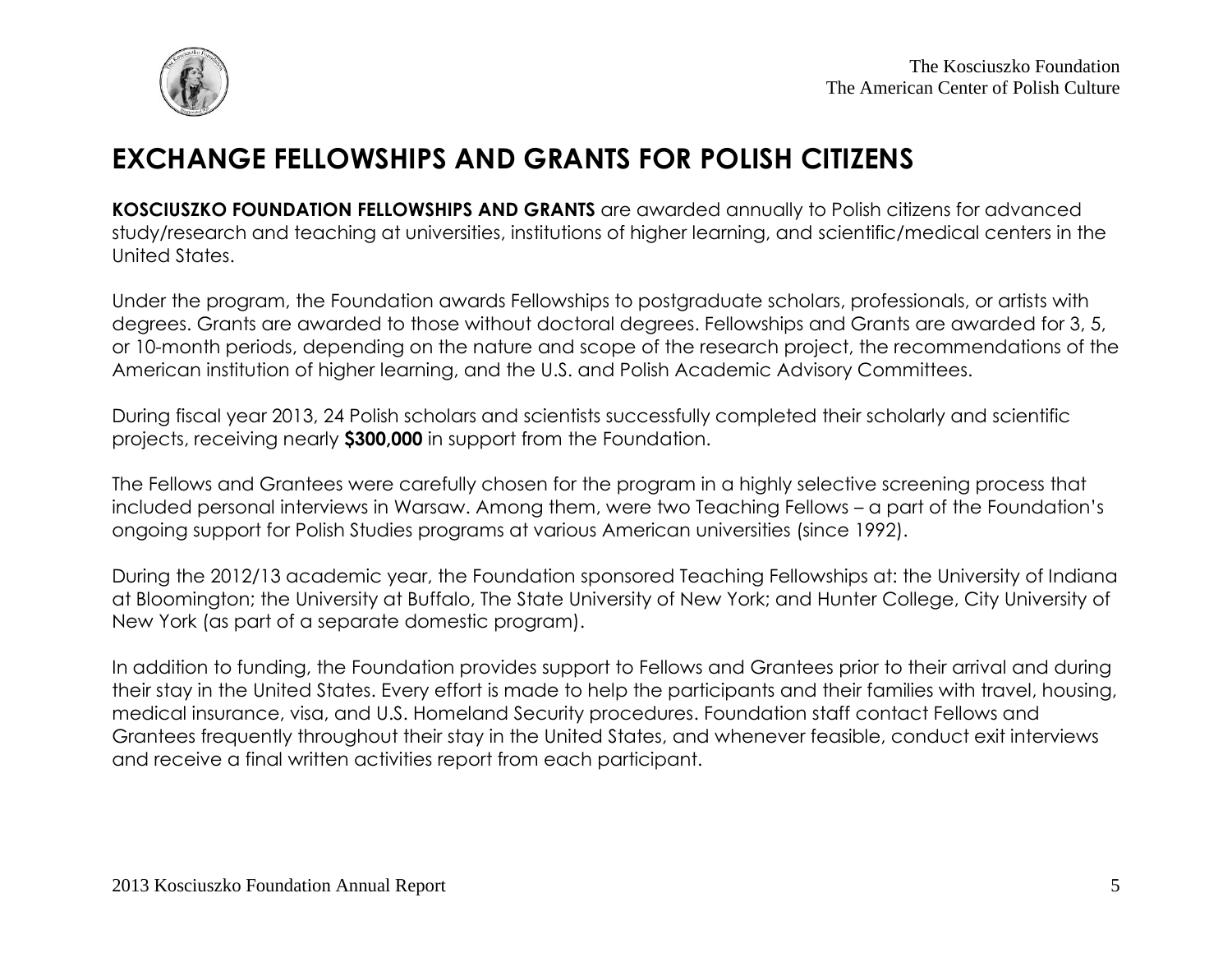

# **SCHOLARSHIPS IN THE HUMANITIES**

| Grantee                        | <b>Position</b>                                                           | <b>Subject of Research/Study</b>                                                                                                                                                                                                                                                                                                     | Amount  | Fund                                            |
|--------------------------------|---------------------------------------------------------------------------|--------------------------------------------------------------------------------------------------------------------------------------------------------------------------------------------------------------------------------------------------------------------------------------------------------------------------------------|---------|-------------------------------------------------|
| <b>BRZOZOWSKI,</b><br>Grzegorz | Ph.D. candidate in<br>Sociology, University<br>of Warsaw                  | Three month Grant to conduct<br>research towards his doctoral<br>dissertation entitled: Performance<br>Sacred: Modern Festivity.<br>Between Ritual and Spectacle at<br>Yale University with Professor<br>Jeffrey Alexander.                                                                                                          | \$7,650 | Henry and Ludmille<br>Wojtkowski<br>Scholarship |
| CAP, Piotr                     | Professor, Department<br>of Linguistics,<br>University of Lodz            | Three month Fellowship to<br>conduct research on the<br>evolution of the US-anti-terrorist<br>rhetoric in the last 10 year, from<br>G.W. Bush's announcement of the<br>war-on-terror on the night of the<br>9/11 attacks, to the present<br>policies of the Obama<br>administration at Boston University<br>with Prof. Bruce Fraser. | \$9,970 | Stanislas Chylinski<br>Fund                     |
| CHELSTOWSKA,<br>Agata          | Ph.D. candidate in<br>Applied Social<br>Sciences, University of<br>Warsaw | Three month Grant to conduct<br>research towards her Ph.D. thesis on<br>Discipline, resistance, agency: Study<br>of work and trade union activism of<br>female supermarket employees in<br>Poland at the New School University<br>for Social Research with Professor<br>Elzbieta Matynia.                                            | \$7,650 | Walter Jarzembski<br>Fund                       |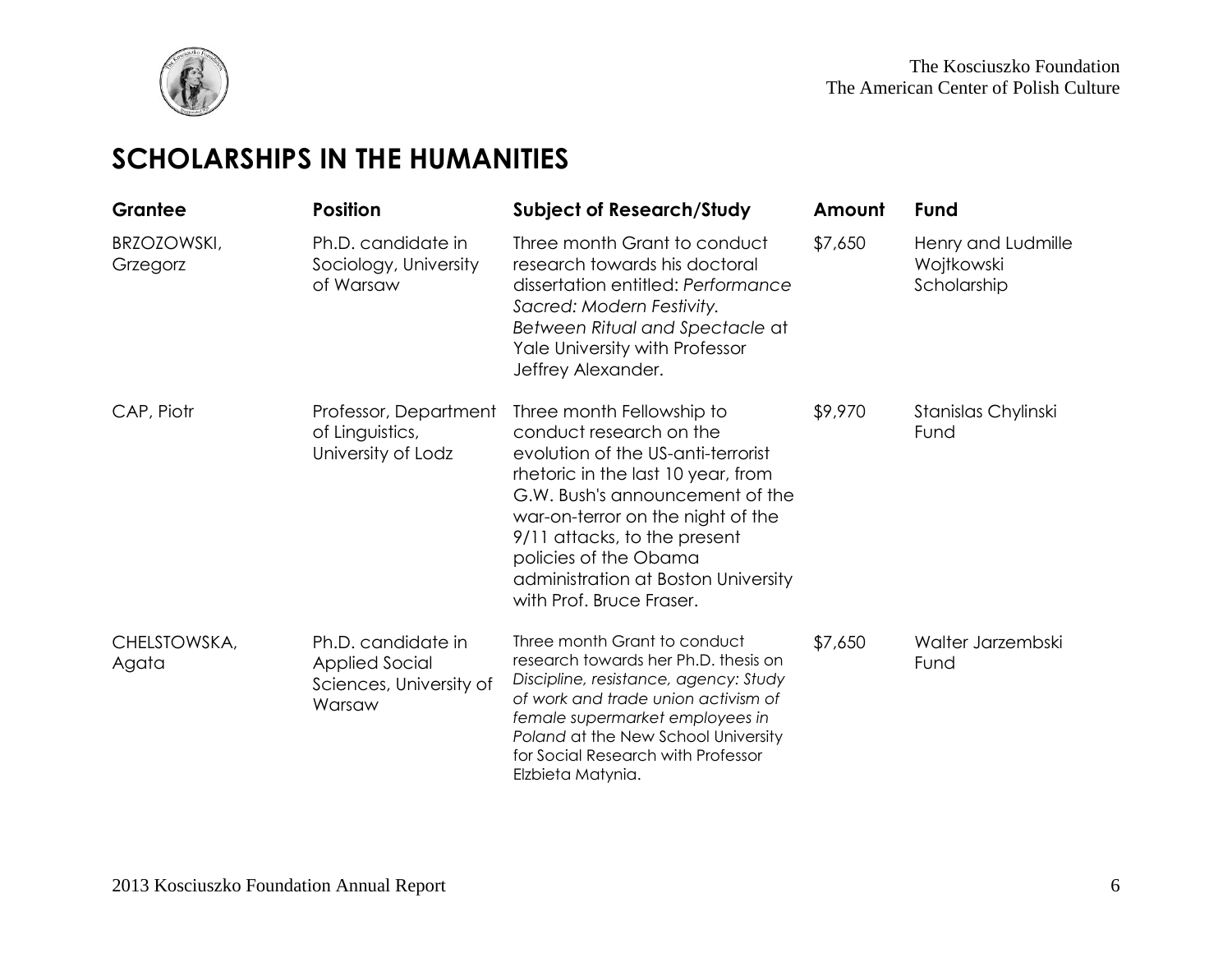

| Grantee                       | <b>Position</b>                                                                                                            | <b>Subject of Research/Study</b>                                                                                                                                                                                                                      | Amount   | <b>Fund</b>                                              |
|-------------------------------|----------------------------------------------------------------------------------------------------------------------------|-------------------------------------------------------------------------------------------------------------------------------------------------------------------------------------------------------------------------------------------------------|----------|----------------------------------------------------------|
| CIZEWSKA, Elzbieta            | Assistant Professor at<br>the Department of<br>History of Ideas and<br>Anthropology of<br>Culture, University of<br>Warsaw | Three month Fellowship to<br>conduct research on social<br>movement theory with special<br>emphasis on the role of culture in<br>creating and directing the<br>dynamics of a social movement<br>at Columbia University with Prof.<br>John S. Micgiel. | \$9,970  | Stanislas Chylinski<br>Fund                              |
| DESZCZ-TRYHUBCZAK,<br>Justyna | Assistant Professor,<br>Department of English<br>Studies, University of<br>Wroclaw                                         | Three month Fellowship to<br>conduct research on utopianism<br>in recent American radical<br>fantasy literature for children and<br>young adults at Rutgers University<br>with Professor Daniel Hart.                                                 | \$9,970  | Stanislas Chylinski<br>Fund                              |
| JAWOREK, Anna                 | Archivist, State<br>Archive in Siedlce                                                                                     | Five month Grant to conduct<br>research on "Czeslaw Milosz and<br>his cooperation with PIASA" at the<br>Polish Institute of Arts and<br>Sciences in New York with Prof.<br>M.B. Biskupski.                                                            | \$11,710 | Adolph and<br>Stephanie Bauer<br><b>Educational Fund</b> |
| KOLODZIEJCZYK, Ewa            | Lecturer, Institute of<br>Philology and<br>Pedagogy, Kasimir<br>Pulaski Technical<br>University, Radom                     | Three month Fellowship to conduct<br>research on the American themes in<br>Czeslaw Milosz's work between 1945<br>and 1953, when he was a Polish<br>diplomat in Washington, DC, at<br>Columbia University with Prof. John<br>Micgiel.                  | \$9,970  | Stanislas Chylinski<br>Fund                              |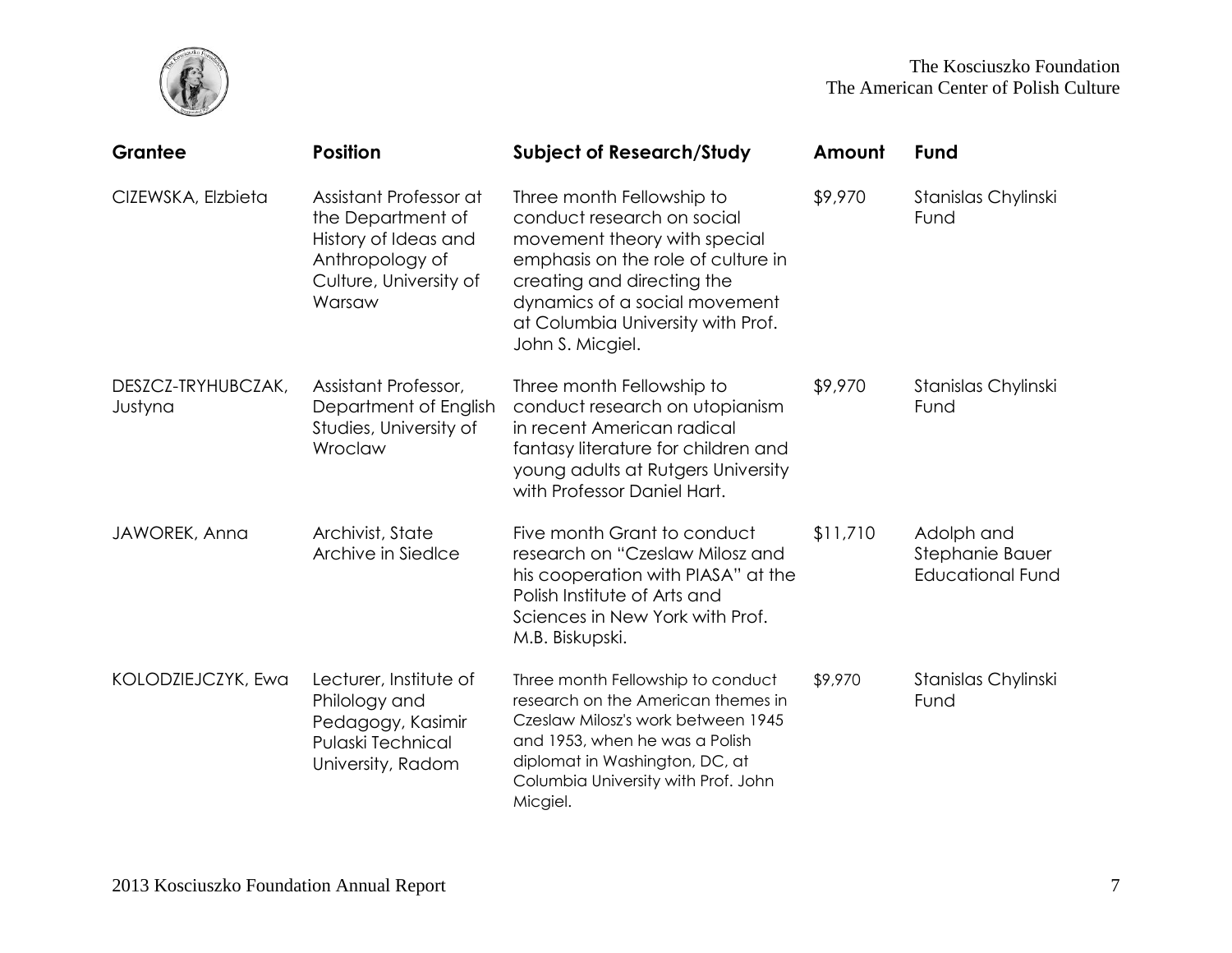



| Grantee                           | <b>Position</b>                                                                                                                                      | <b>Subject of Research/Study</b>                                                                                                                                                                                                               | Amount   | Fund                                                     |
|-----------------------------------|------------------------------------------------------------------------------------------------------------------------------------------------------|------------------------------------------------------------------------------------------------------------------------------------------------------------------------------------------------------------------------------------------------|----------|----------------------------------------------------------|
| KREMPLEWSKA,<br>Katarzyna Joanna  | Ph.D. candidate in<br>Philosophy, Graduate<br>School for Social<br>Research, Polish<br>Academy of Sciences<br>in Warsaw                              | Three month Grant to conduct<br>research towards her doctoral<br>dissertation entitled: George<br>Santayana-Thinking Reclaimed at<br>Vanderbilt University with Prof.<br>John Lachs.                                                           | \$7,650  | Adolph and<br>Stephanie Bauer<br><b>Educational Fund</b> |
| KUJAWINSKA-<br>COURTNEY, Krystyna | Full Professor, Vice-<br>Dean for Academic<br>and International<br>Affairs, British and<br>Commonwealth<br>Studies Department,<br>University of Lodz | Three month Fellowship to<br>conduct research on Helena<br>Modjeska's career and life in the<br>USA in 1877-1909 against<br>background of the American<br>politics and culture at Columbia<br>University with Professor William B.<br>Worthen. | \$9,970  | Stanislas Chylinski<br>Fund                              |
| LUCZAK, Ewa Barbara               | Associate Professor,<br>Department of<br>English, University of<br>Warsaw                                                                            | Three month Fellowship to<br>conduct research on heredity and<br>social engineering in American<br>Literature at Johns Hopkins<br>University with Professor Eric<br>Sundquist.                                                                 | \$9,970  | Stanislas Chylinski<br>Fund                              |
| LUKASIEWICZ,<br>Aleksandra        | Ph.D. candidate in<br>Clinical Psychology,<br><b>Clinical Psychology</b><br>Ph.D. program at<br>CUNY, NY                                             | A supplementary grant to cover<br>living expenses associated with<br>her stay in NY while studying for<br>Ph.D. in Clinical Psychology<br>Program at CUNY, NY.                                                                                 | \$10,000 | Adolph and<br>Stephanie Bauer<br><b>Educational Fund</b> |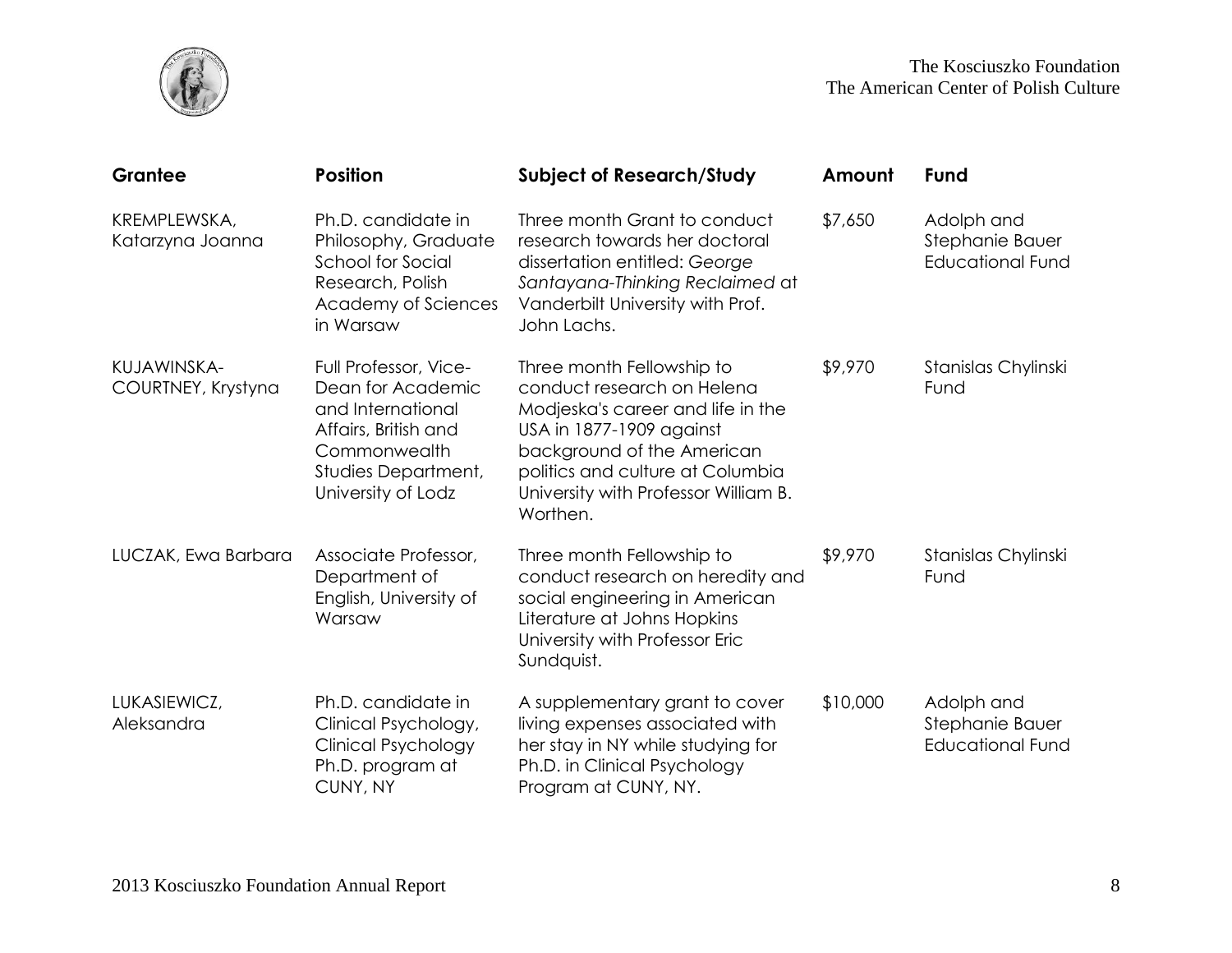

The Kosciuszko Foundation The American Center of Polish Culture

| Grantee                       | <b>Position</b>                                                                                                          | <b>Subject of Research/Study</b>                                                                                                                                                                                                                          | Amount   | Fund                                                     |
|-------------------------------|--------------------------------------------------------------------------------------------------------------------------|-----------------------------------------------------------------------------------------------------------------------------------------------------------------------------------------------------------------------------------------------------------|----------|----------------------------------------------------------|
| PUDLOCKI, Tomasz<br>Artur     | Adjunct Professor,<br>Department of History,<br>Jagiellonian University                                                  | Three month Fellowship to<br>conduct research on Roman<br>Dyboski - Polish Ambassador<br>without portfolio to the United<br>States of America and the<br>beginning of the Kosciuszko<br>Foundation at Columbia University<br>with Professor John Micgiel. | \$9,970  | Irene Frees Fund                                         |
| STANKIEWICZ, Piotr<br>Mikolaj | Ph.D. candidate in<br>Philosophy, University<br>of Warsaw                                                                | Three month Grant to conduct<br>research on the revival of stoic<br>philosophy at Creighton University,<br>Omaha, Nebraska with Professor<br>William Stephens and at Hollins<br>University with Professor Lawrence<br>Becker.                             | \$7,650  | <b>Feliks and Harriet</b><br><b>Basista Fund</b>         |
| WISNIEWSKI, Mikolaj<br>Jakub  | Assistant Professor,<br>Institute of English<br>Studies, Warsaw<br><b>School of Social</b><br>Sciences and<br>Humanities | Three month Fellowship to<br>conduct research on the<br>unpublished papers of poet<br>James Schuyler at University of<br>California, San Diego with<br>Professor Michael Davidson.                                                                        | \$9,970  | Stanislas Chylinski<br>Fund                              |
| ZYCHLINSKA, Monika<br>Hanna   | Ph.D. candidate in<br>Sociology, University<br>of Warsaw                                                                 | Five month Grant to conduct research<br>towards her Ph.D. thesis on the process<br>of shaping the public image of women<br>veterans of Vietnam War at The New<br>School for Social Research with<br>Professor Elzbieta Matynia.                           | \$11,710 | Adolph and<br>Stephanie Bauer<br><b>Educational Fund</b> |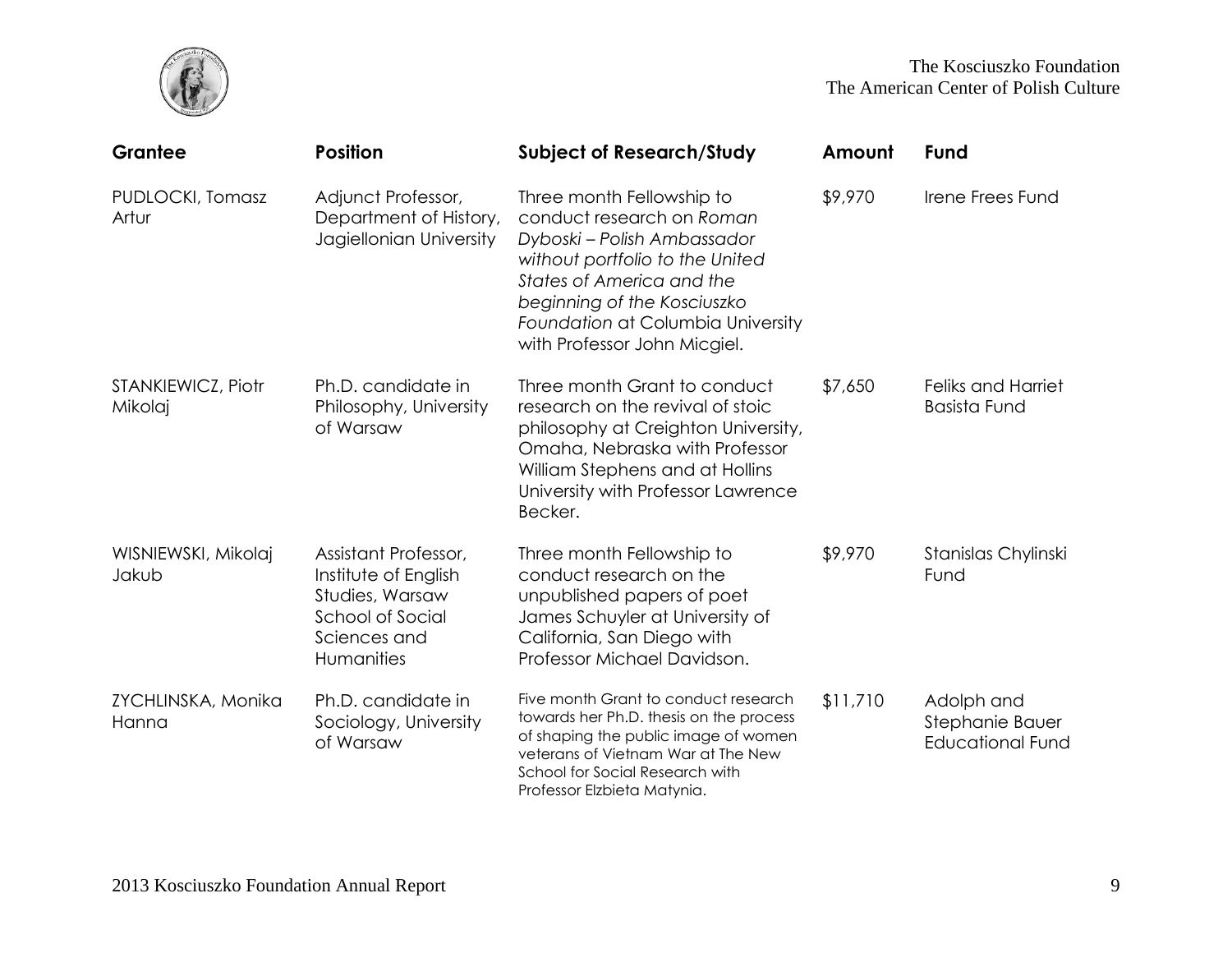

# **SCHOLARSHIPS IN THE ARTS**

| Grantee            | <b>Position</b>                                                                                                                                            | <b>Subject of Research/Study</b>                                                                                                                                                                                                                                                                                                                                     | Amount   | Fund                                                     |
|--------------------|------------------------------------------------------------------------------------------------------------------------------------------------------------|----------------------------------------------------------------------------------------------------------------------------------------------------------------------------------------------------------------------------------------------------------------------------------------------------------------------------------------------------------------------|----------|----------------------------------------------------------|
| GUSTOWSKA, Izabela | Full Professor, Faculty<br>of Multimedia<br>Communication,<br>Department of<br>Intermedia, University<br>of Arts, Poznan                                   | Three month Fellowship to<br>conduct research on "Strings of<br>Time, The Case of Josephine<br>Hopper." Her Project will be<br>documented in a film about the<br>life and art of the renowned<br>American painter Edward Hopper.<br>The research and work will be<br>conducted at the Tyler School of<br>Art, Temple University with Prof.<br>Christian Tomaszewski. | \$9,970  | Stanislas Chylinski<br>Fund                              |
| KEDZIORA, Monika   | Ph.D. candidate in Art<br>History, Institute of Art<br>History, Adam<br>Mickiewicz University,<br>Poznan                                                   | Three month Grant to conduct<br>research on contemporary spatial<br>installations at Harvard University<br>with Professor Ewa Lajer-Burcharth.                                                                                                                                                                                                                       | \$7,650  | Adolph and<br>Stephanie Bauer<br><b>Educational Fund</b> |
| KOZERA, Katarzyna  | Ph.D. candidate in<br>Fine Arts, Department<br>of Animated Film,<br>Photography & Digital<br>Media, Jan Matejko<br>Academy of Fine Arts,<br>Krakow, Poland | A supplementary Grant to<br>conduct research towards her<br>doctoral thesis "Society in the<br>State of Danger" at Maryland<br>Institute College of Arts with Prof.<br>Timothy Druckrey.                                                                                                                                                                             | \$10,000 | Adolph and<br>Stephanie Bauer<br><b>Educational Fund</b> |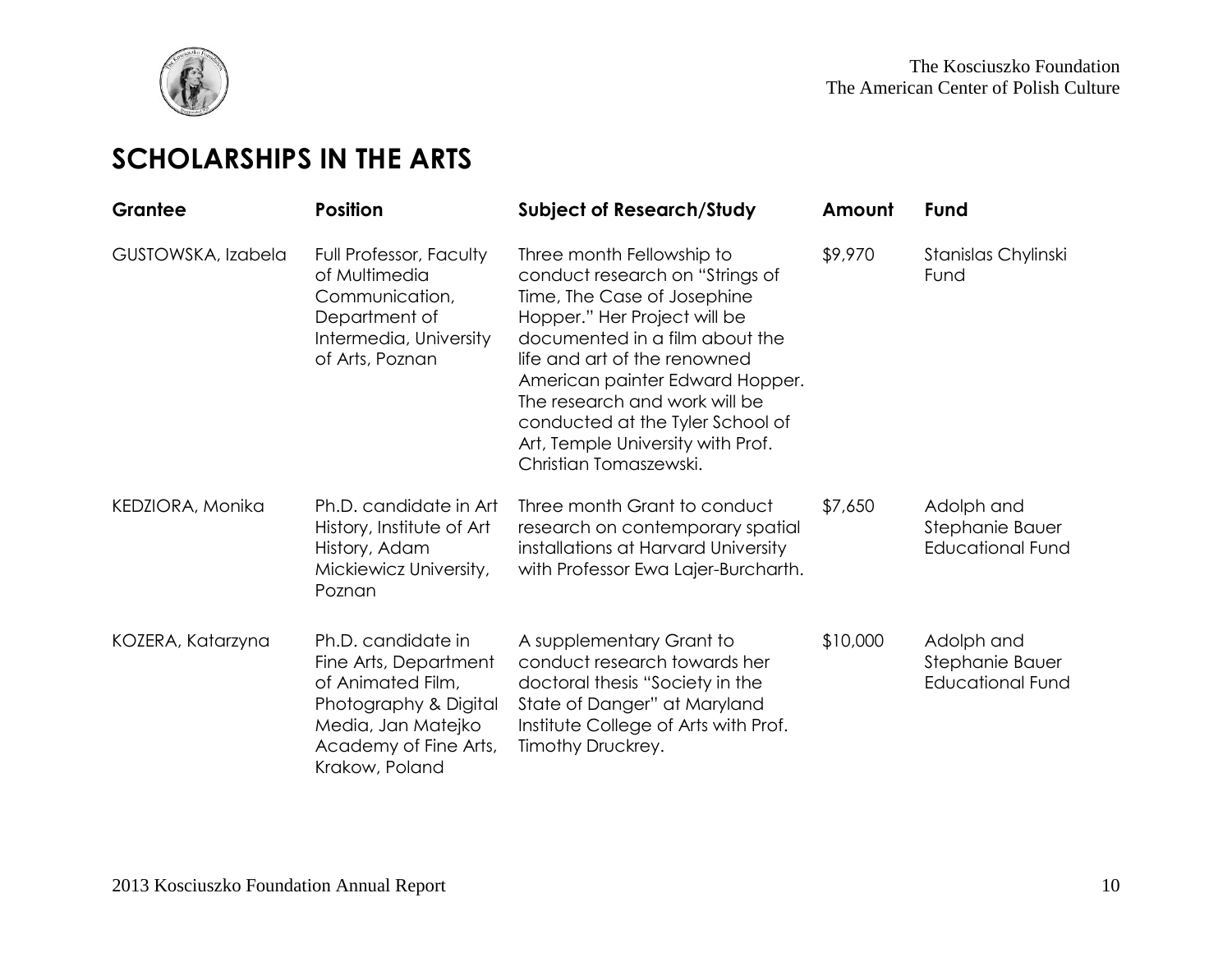

| Grantee               | <b>Position</b>                                                                                  | <b>Subject of Research/Study</b>                                                                                                                                                                                                                              | Amount   | <b>Fund</b>                 |
|-----------------------|--------------------------------------------------------------------------------------------------|---------------------------------------------------------------------------------------------------------------------------------------------------------------------------------------------------------------------------------------------------------------|----------|-----------------------------|
| <b>KRACIK, Michal</b> | Assistant, Department<br>of Industrial Design,<br>Jan Matejko University<br>of Fine Arts, Krakow | Five month Fellowship to conduct<br>research on preliminary astronaut<br>injury countermeasure and<br>protection suit design at the<br>Massachusetts Institute of<br>Technology, Department of<br>Aeronautics and Astronautics with<br>Professor Dava Newman. | \$14,100 | Stanislas Chylinski<br>Fund |

# **POLISH STUDIES SCHOLARS**

| Grantee                       | <b>Position</b>                                                        | <b>Subject of Research/Study</b>                                                                                                                                                                                                           | Amount   | Fund                                                     |
|-------------------------------|------------------------------------------------------------------------|--------------------------------------------------------------------------------------------------------------------------------------------------------------------------------------------------------------------------------------------|----------|----------------------------------------------------------|
| MAZURKIEWICZ, Anna<br>Alicja  | Assistant Professor,<br>Department of History,<br>University of Gdansk | Ten months to teach in the Polish<br>Studies Program at the State<br>University of New York, Buffalo and<br>to conduct research on the<br>monograph about the Assembly<br>of Captive European Nations with<br>Prof. Janina Brutt-Griffler. | \$25,500 | Adolph and<br>Stephanie Bauer<br><b>Educational Fund</b> |
| SZTABNICKA, Emilia<br>Paulina | Ph.D. candidate in<br>Linguistics, University<br>of Lodz               | Ten months to teach Polish<br>Language and Literature in the<br>Polish Studies Program at Indiana<br>University, Bloomington.                                                                                                              | \$25,500 | Adolph and<br>Stephanie Bauer<br><b>Educational Fund</b> |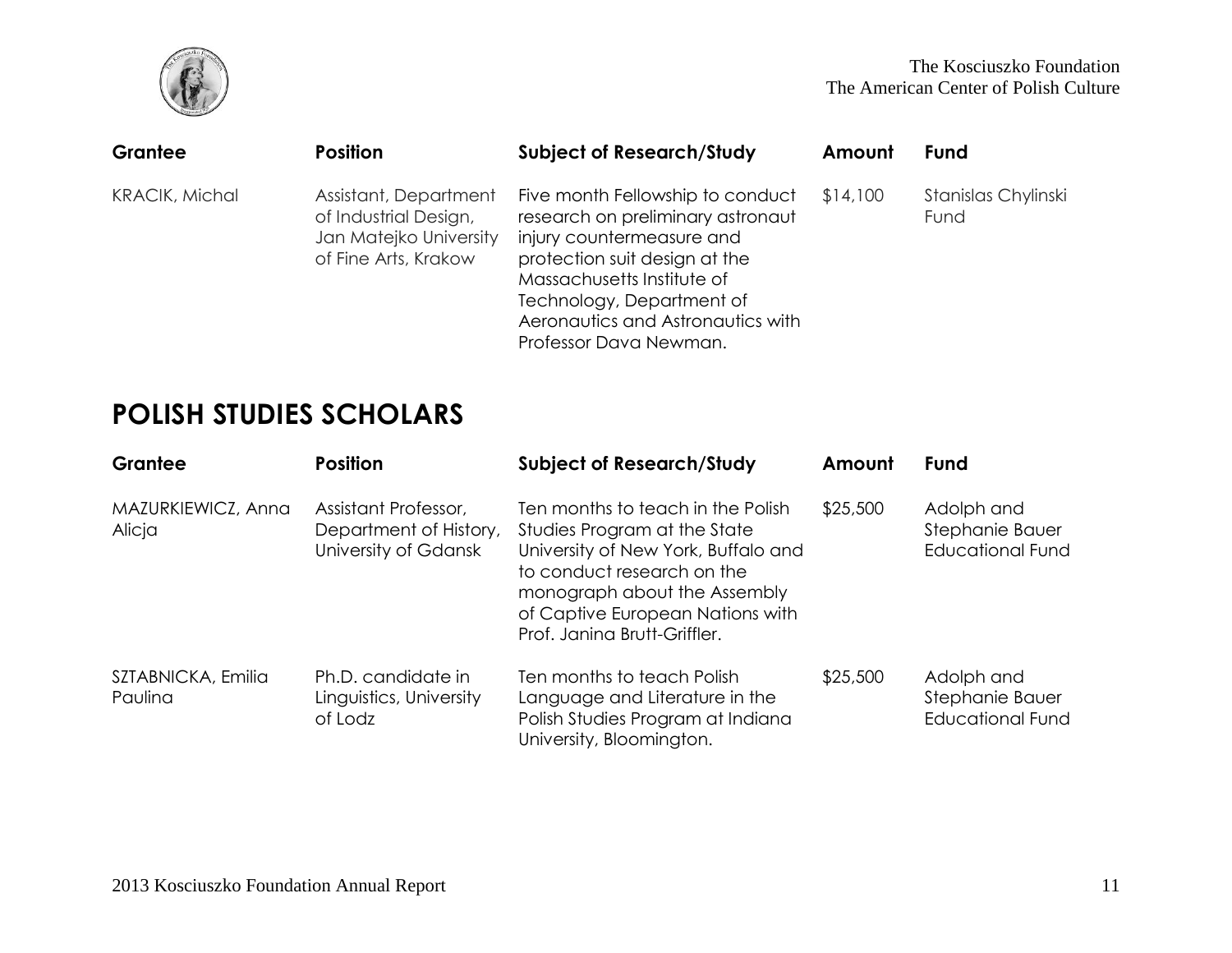

# **SCHOLARSHIPS IN THE SCIENCES**

| Grantee                     | <b>Position</b>                                                                                                                                                                          | <b>Subject of Research/Study</b>                                                                                                                                                                                                                                                                                                        | Amount  | Fund                                                 |
|-----------------------------|------------------------------------------------------------------------------------------------------------------------------------------------------------------------------------------|-----------------------------------------------------------------------------------------------------------------------------------------------------------------------------------------------------------------------------------------------------------------------------------------------------------------------------------------|---------|------------------------------------------------------|
| SURMA, Martyna<br>Joanna    | Ph.D. candidate,<br>Faculty of<br>Environmental<br>Engineering and<br>Geodesy, Institute of<br>Landscape<br>Architecture, Wroclaw<br>University of<br>Environmental and Life<br>Sciences | Three month Grant to conduct<br>research on the "Green<br>Infrastructure Planning as the Part of<br>Sustainable Urban Development.<br>Case Study of the New York City" at<br>Columbia University, Department of<br>Civil Engineering and Engineering<br>Mechanics with Professor Patricia<br>Culligan.                                  | \$7,650 | The Jan Paul Zaleski<br>Memorial Scholarship<br>Fund |
| SZMYT, Janusz<br>Stanislaw  | Adjunct Professor,<br>Department of<br>Silviculture, Poznan<br>University of Life<br>Sciences                                                                                            | Three month Fellowship to conduct<br>research on the area of spatial<br>statistics with applications to forestry<br>and natural resource management<br>at Colorado State University with<br>Professor Robin M Reich.                                                                                                                    | \$9,970 | Tadeusz Sendzimir<br>Fund                            |
| ZDROJEWSKI, Tomasz<br>Roman | Associate Professor,<br>Head, Department of<br>Prevention and<br>Didactics in<br>Department of<br>Hypertension and<br>Diabetology, Medical<br>University of Gdansk                       | Three month Fellowship to conduct<br>research on the Framingham risk<br>functions to a representative cohort<br>in Easter Europe and compare their<br>performance to the EURO-SCORE<br>algorithms at Boston University,<br><b>Statistics and Consulting Unit with</b><br>Professor Ralph B D'Agostino and<br>Professor Michael Pencina. | \$9,970 | Tadeusz Sendzimir<br>Fund                            |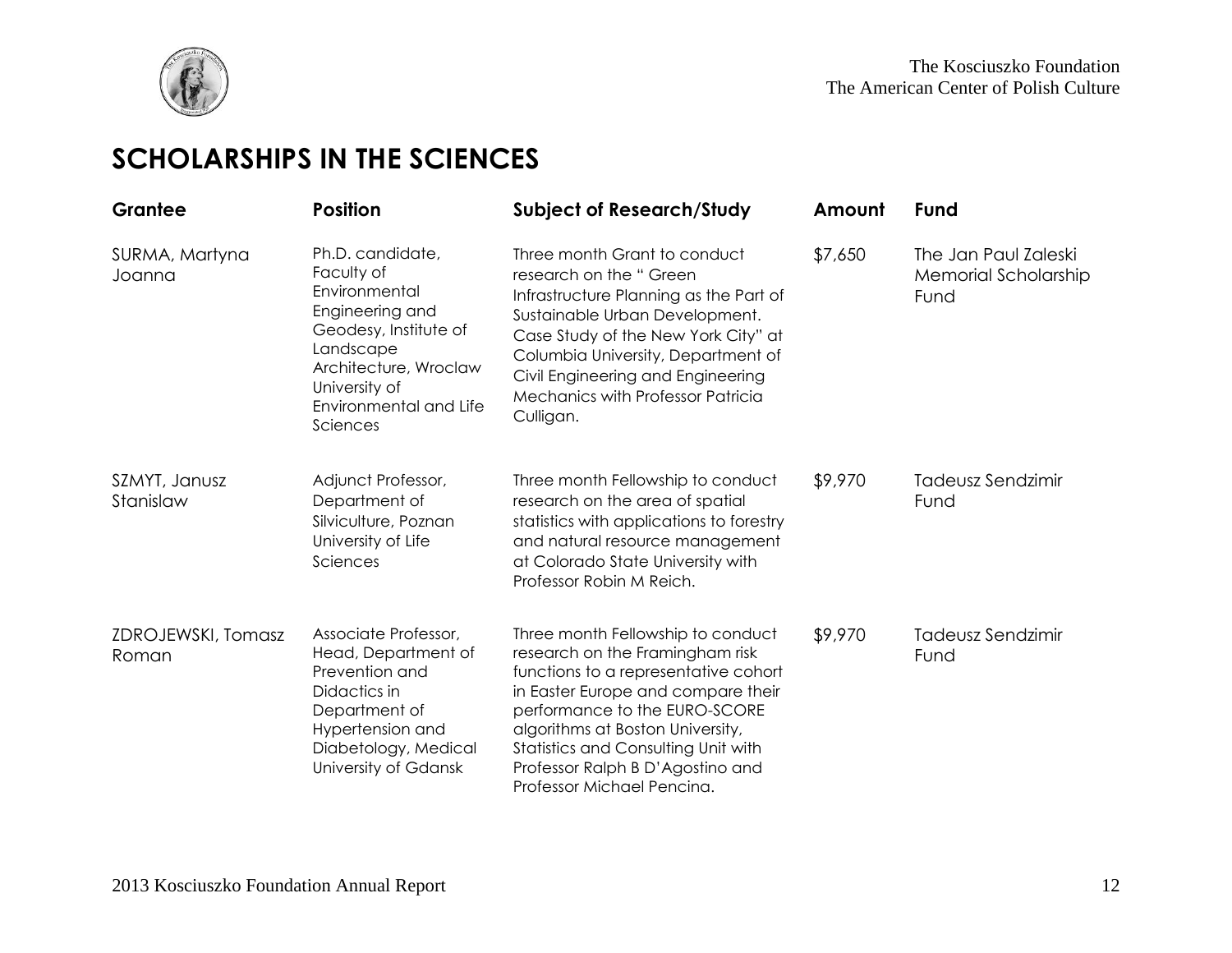

# **Special and Travel Grants 2012/2013**

| Amount      | Purpose                                                                                                                                                                                                                                                                                                                                                                                                     | Grant                                                                              |
|-------------|-------------------------------------------------------------------------------------------------------------------------------------------------------------------------------------------------------------------------------------------------------------------------------------------------------------------------------------------------------------------------------------------------------------|------------------------------------------------------------------------------------|
| \$17,803.80 | To Professor Elizabeth Kosakowska for teaching Polish literature and<br>language courses in the Polish Studies Program at Hunter College, City<br>University of New York.                                                                                                                                                                                                                                   | Stanislas Chylinski Fund                                                           |
| \$13,508    | Towards the expenses of Joanna Wrobel and Patrycja Sroczyk, two<br>high school students from Poland, to study at the English Language<br>Institute at Pace University in New York City during Summer 2012.                                                                                                                                                                                                  | Sophie Wojciechowski Fund                                                          |
| \$3,000     | To Marta Kalabinska for a summer program at the German Language<br>School, Middlebury Language Schools in Vermont. Ms. Kalabinska is a<br>first year graduate student at Yale University, New Haven, CT majoring<br>in History. The study of the German language is required in order to<br>conduct further research in German towards her dissertation project on<br>the borderland of Poland and Germany. | Josephine and Ignatius Wall<br>Memorial Scholarship Fund                           |
| \$2,000     | To Dr. Emilia Stanczyk Wolowiec, Lodz University of Technology, for her<br>work in utilizing artificial intelligence to aid the development of material<br>engineering processes.                                                                                                                                                                                                                           | Prof. Michal Smialowski<br><b>Memorial Fund</b>                                    |
| \$1,582     | To Professor Jozef Szudy of the Institute of Physics, Nicholas Copernicus<br>University in Torun for the 2013 membership dues and subscription fees<br>of the Optical Society of America's scientific journals.                                                                                                                                                                                             | Stanislaw Mrozowski Fund                                                           |
| \$1,500     | To Lukasz Golinski for the special Jan Kiepura Prize at the 8th<br>International Moniuszko Vocal Competition in Warsaw, May 2013.                                                                                                                                                                                                                                                                           | Kosciuszko Foundation Cultural<br>Endowment Fund In Memory<br>of Dr. James Hagadus |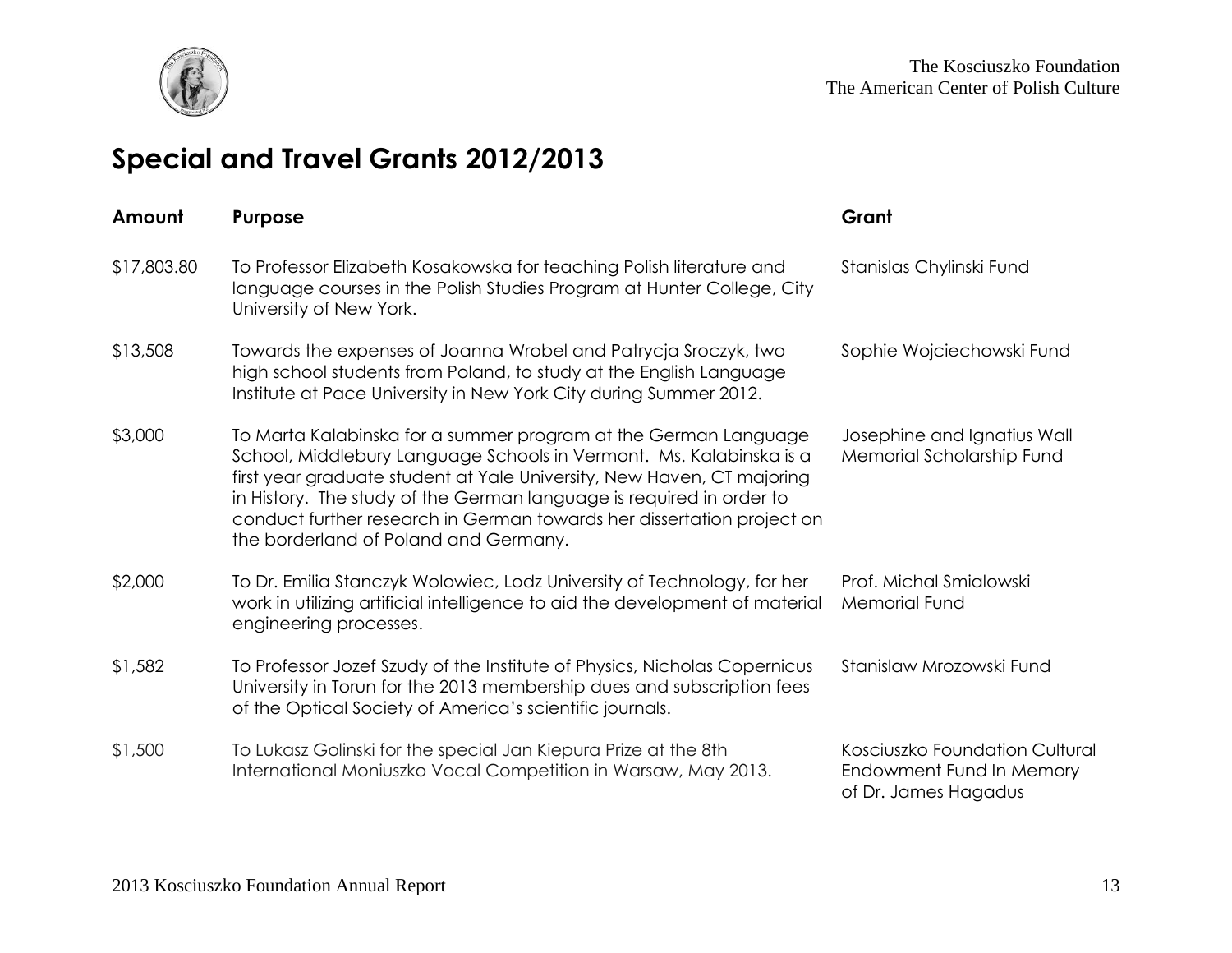

| Amount  | <b>Purpose</b>                                                                                                                                                                                                                                                                                                                                                                                            | Grant                                                                              |
|---------|-----------------------------------------------------------------------------------------------------------------------------------------------------------------------------------------------------------------------------------------------------------------------------------------------------------------------------------------------------------------------------------------------------------|------------------------------------------------------------------------------------|
| \$1,500 | To Anatoli Sivko for the special Jan and Edward Reszke Prize at the 8th<br>International Moniuszko Vocal Competition in Warsaw, May 2013.                                                                                                                                                                                                                                                                 | Kosciuszko Foundation Cultural<br>Endowment Fund In Memory<br>of Dr. James Hagadus |
| \$1,500 | Towards the publication of Dr. Beata Dorosz's book: New York Patience.<br>The Unknown Side of the Polish Institute of Arts and Sciences in America<br>and the Two Poets in Exile.                                                                                                                                                                                                                         | Joseph B. Slotkowski<br><b>Publication Fund</b>                                    |
| \$1,500 | To three groups of students from Poland (Wroclaw, Krakow, Lublin)<br>conducting a Community Service Workshop for the 2012 U.S. - Poland<br>Youth Leadership Exchange Program. The Foundation is an American<br>partner of the Program which was initiated by a United States Senator,<br>Richard G. Luger and is administrated by the American Councils for<br>International Education in Washington D.C. | Jan Paul Zaleski Memorial<br>Scholarship Fund                                      |
| \$1,500 | Representing the judges' honorariums to David Dubal, Mirian Conti,<br>and Jon Samuels for the Chopin Piano Competition, September 29th,<br>2012.                                                                                                                                                                                                                                                          | Anne Felicya Cierpik Fund                                                          |
| \$1,500 | To Jun Wei for the third prize scholarship award in the Chopin Piano<br>Competition on September 29, 2012.                                                                                                                                                                                                                                                                                                | Anne Felicya Cierpik Fund                                                          |
| \$1,000 | To Julie Ann Hamula, the 3rd prizewinner of the KF's 2012 Marcela<br>Sembrich Competition, to participate in the May 2013 International<br>Moniuszko Competition in Warsaw.                                                                                                                                                                                                                               | Anne Felicya Cierpik Fund                                                          |
| \$850   | To Olivia Cieslar of Westwood, N.J. for first year of undergraduate<br>studies in Pre-Medicine at the University of Scranton, Scranton, PA.<br>Ms. Cieslar is a member of the Polish American Club of North Jersey.                                                                                                                                                                                       | Polish American Club of North<br>Jersey Fund                                       |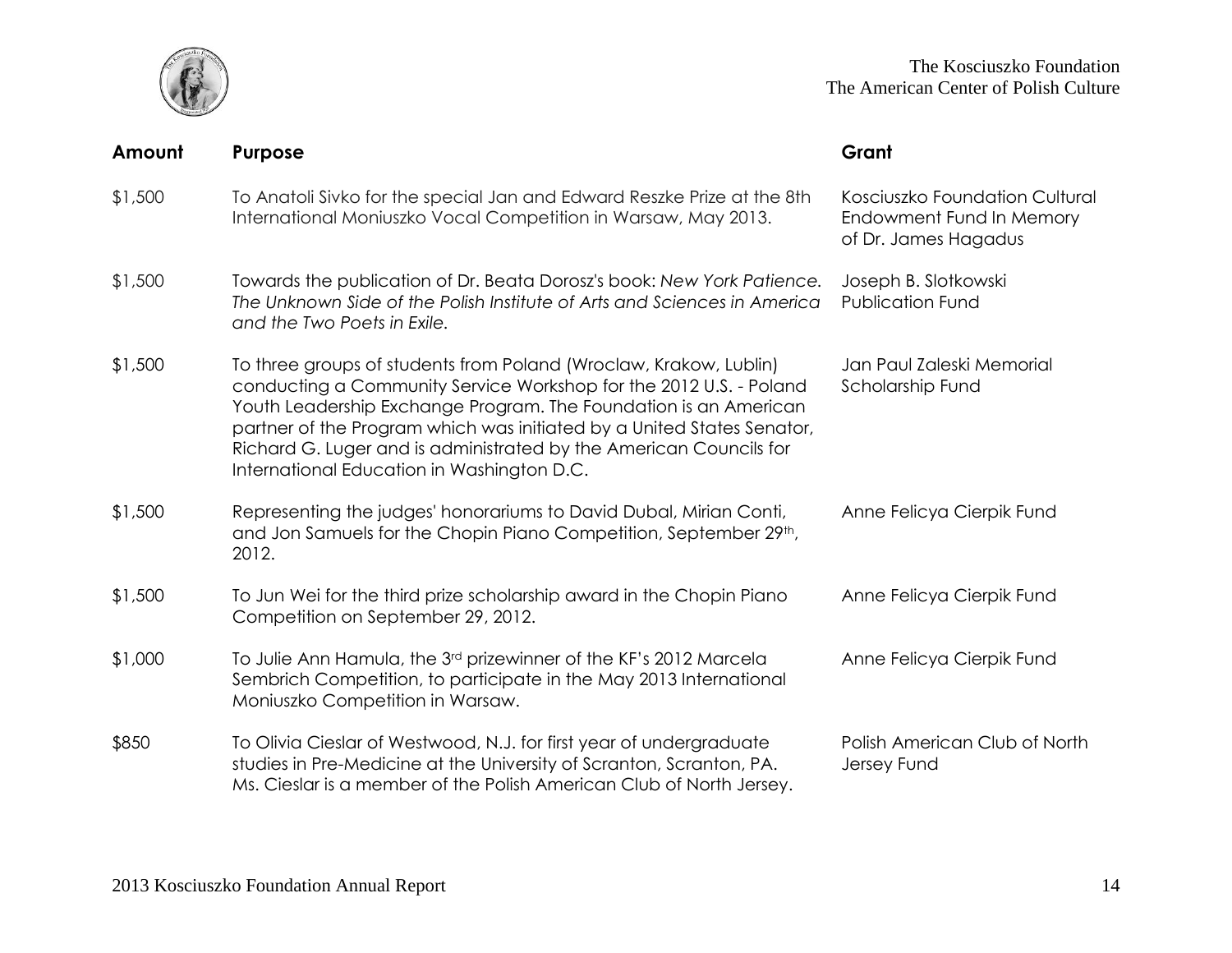

| Amount  | <b>Purpose</b>                                                                                                                                                                                                                                                                                | Grant                         |
|---------|-----------------------------------------------------------------------------------------------------------------------------------------------------------------------------------------------------------------------------------------------------------------------------------------------|-------------------------------|
| \$500   | To Elektra Kurtis and Ensemble Elektra for her performance of new<br>compositions and improvisations on themes from Szymanowski's Ballet<br>Harnasie and Polish Mountains Podhale, New York Beats, Greek<br>Rhythms and Arabic Modes. The concert was held at the KF on<br>November 29, 2012. | Anne Felicya Cierpik Fund     |
| \$450   | To Anna Kijanowska for her performance "Homage to Karol<br>Szymanowski" held at the Kosciuszko Foundation's house on Sunday,<br>October 28 <sup>th</sup> , 2012.                                                                                                                              | Anne Felicya Cierpik Fund     |
| \$400   | Representing an honorarium to Krystian Tkaczewski for his piano recital<br>held at the KF's House on September 16, 2012.                                                                                                                                                                      | Anna Felicya Cierpik Fund     |
| \$250   | To Dr. Tomasz Pudlocki, KF grantee, to cover expenses associated with<br>his travel to the KF Chicago Chapter for lectures about the history of<br>Roman Dyboski, the first KF scholar.                                                                                                       | Stanislas Chylinski Fund      |
| \$150   | To Mr. Tadeusz Turkowski, Polish actor, for his interpretation of poetry by<br>Boleslaw Lesmian. An Evening of Love and Poetry was held at the KF<br>on December 4, 2012.                                                                                                                     | Tadeusz Solowij Literary Fund |
| \$1,624 | To Professor Jozef Szudy of the Institute of Physics, Nicholas Copernicus<br>University in Torun for the 2012 membership dues and subscription fees<br>of the Optical Society of America's scientific journals.                                                                               | Stanislaw Mrozowski Fund      |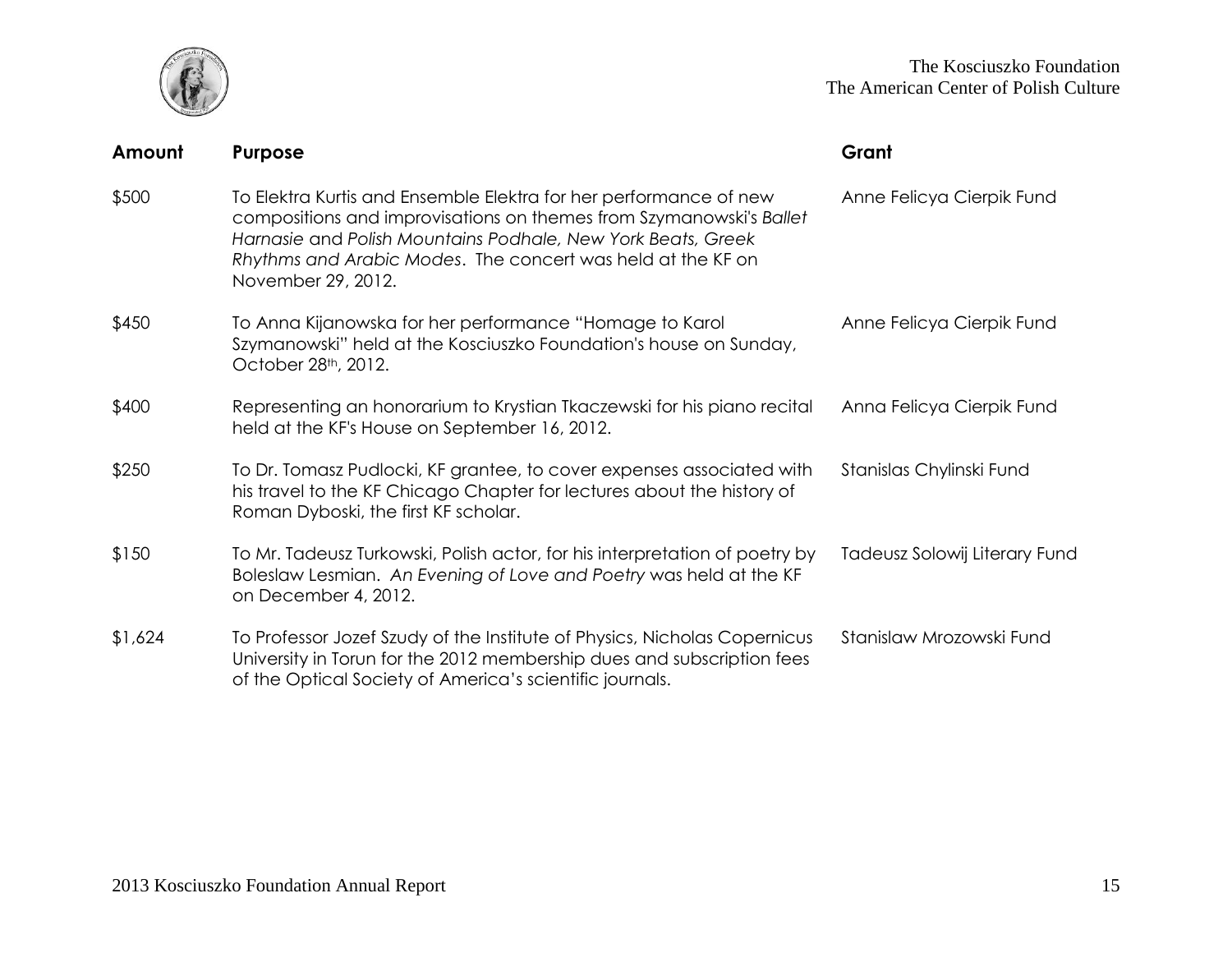

### **The Domestic Scholarship Programs**

Scholarships to Americans and Polish Americans, known informally as the "domestic" program, form an integral part of the Kosciuszko Foundation's educational programs. Four separate programs comprise the Domestic Scholarship Program:

- $\Box$  The Tuition Scholarship Program for Graduate Studies
- □ The Graduate and Post-graduate Study and Research Program for Americans in Poland
- □ The Year Abroad Program in Poland
- □ The Summer Study Abroad Program

The Foundation awarded scholarships to 98 Americans at American universities, comprised of Polish Americans and Americans who are studying primarily Polish studies, for total scholarship proceeds of \$274,410.

### **Domestic Tuition Scholarships**

The Kosciuszko Foundation awards Domestic Tuition Scholarships to Polish Americans, Americans studying Polish subjects, and Poles who are permanent residents of the United States to pursue graduate studies in the United States.

The Tuition Scholarships are granted on a competitive basis to full time students at accredited American universities who have an excellent academic record and who are able to demonstrate a strong sense of identification with the Polish American community and with Polish culture in general.

Though the majority of scholarships are designated for graduate study, a limited number are available for undergraduate study. In order to achieve a fair and reasonable diversity amongst grantees, in determining awards, consideration is given to a number of factors, including the age, scholarly affiliation, geographic region and gender of the applicants.

For the 2012/2013 academic year 72 undergraduate and graduate students received \$228,250 in Tuition Scholarships.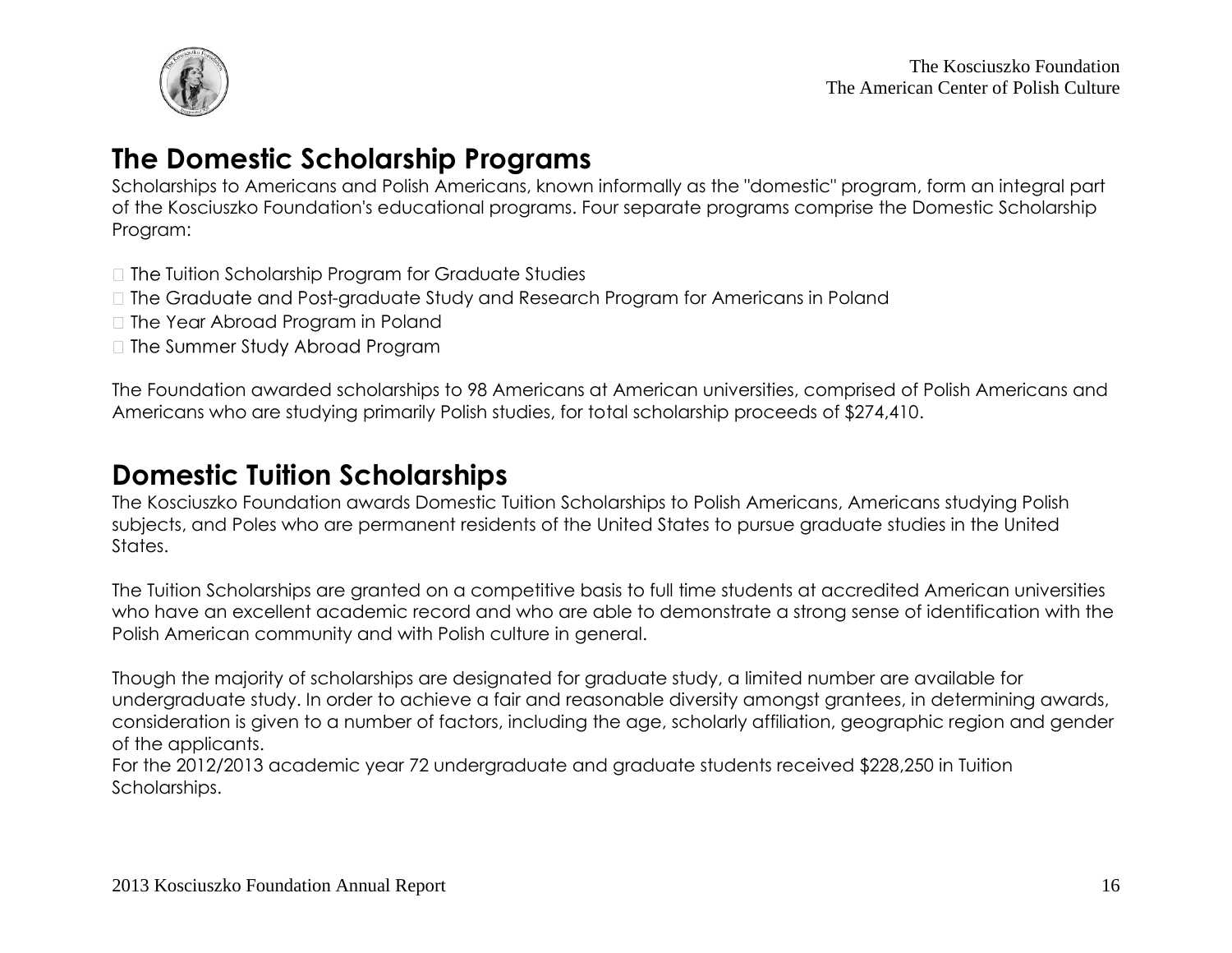

# **Domestic Tuition Scholarships 2012-2013**

| <b>Name</b>                      | <b>Purpose</b>                                                                                                         | Fund                                                  | Amount  |
|----------------------------------|------------------------------------------------------------------------------------------------------------------------|-------------------------------------------------------|---------|
| Burakowski, Lauren               | For fourth year of doctoral studies in Psychology,                                                                     | KAZIMIERA ADRIAN                                      | \$1,000 |
| of Los Angeles, CA               | University of California, Los Angeles, CA.                                                                             | ADRIANOWSKA SCHOLARSHIP                               |         |
| Brozyna, Jozef of<br>Roanoke, VA | For fourth year of studies in Osteopathic Medicine,<br>West Virginia School of Osteopathic Medicine,<br>Lewisburg, WV. | THE LEON A. AND PAT BABULA<br><b>SCHOLARSHIP FUND</b> | \$5,000 |
| Buras, Tomasz of                 | For first year of graduate studies in Political Science,                                                               | THE LEON A. AND PAT BABULA                            | \$3,000 |
| Brooklyn, NY                     | State University of New York, Binghamton, NY.                                                                          | <b>SCHOLARSHIP FUND</b>                               |         |
| Cepak, Jennifer of               | For first year of studies in a Nurse Anesthesia degree,                                                                | THE LEON A. AND PAT BABULA                            | \$6,000 |
| Morris Plains, NJ                | Columbia University, New York, NY.                                                                                     | <b>SCHOLARSHIP FUND</b>                               |         |
| Danielewicz, Christina           | For first year of studies in Law, Thomas M. Cooley Law                                                                 | THE LEON A. AND PAT BABULA                            | \$4,000 |
| of Sarasota, FL                  | School, Tampa, FL.                                                                                                     | <b>SCHOLARSHIP FUND</b>                               |         |
| Eisenbaum, Elaine of             | For second year of doctoral studies in Social Work,                                                                    | THE LEON A. AND PAT BABULA                            | \$1,000 |
| Austin, TX                       | University of Texas, Austin, TX.                                                                                       | <b>SCHOLARSHIP FUND</b>                               |         |
| Janowski, John of                | For second year of studies in Medicine, Albert Einstein                                                                | THE LEON A. AND PAT BABULA                            | \$5,000 |
| New Hyde Park, NY                | College of Medicine, Bronx, NY.                                                                                        | <b>SCHOLARSHIP FUND</b>                               |         |
| Klosowiak, Julian of             | For third year of doctoral studies in Biophysics,                                                                      | THE LEON A. AND PAT BABULA                            | \$6,000 |
| Glenview, IL                     | Northwestern University, Chicago, IL.                                                                                  | <b>SCHOLARSHIP FUND</b>                               |         |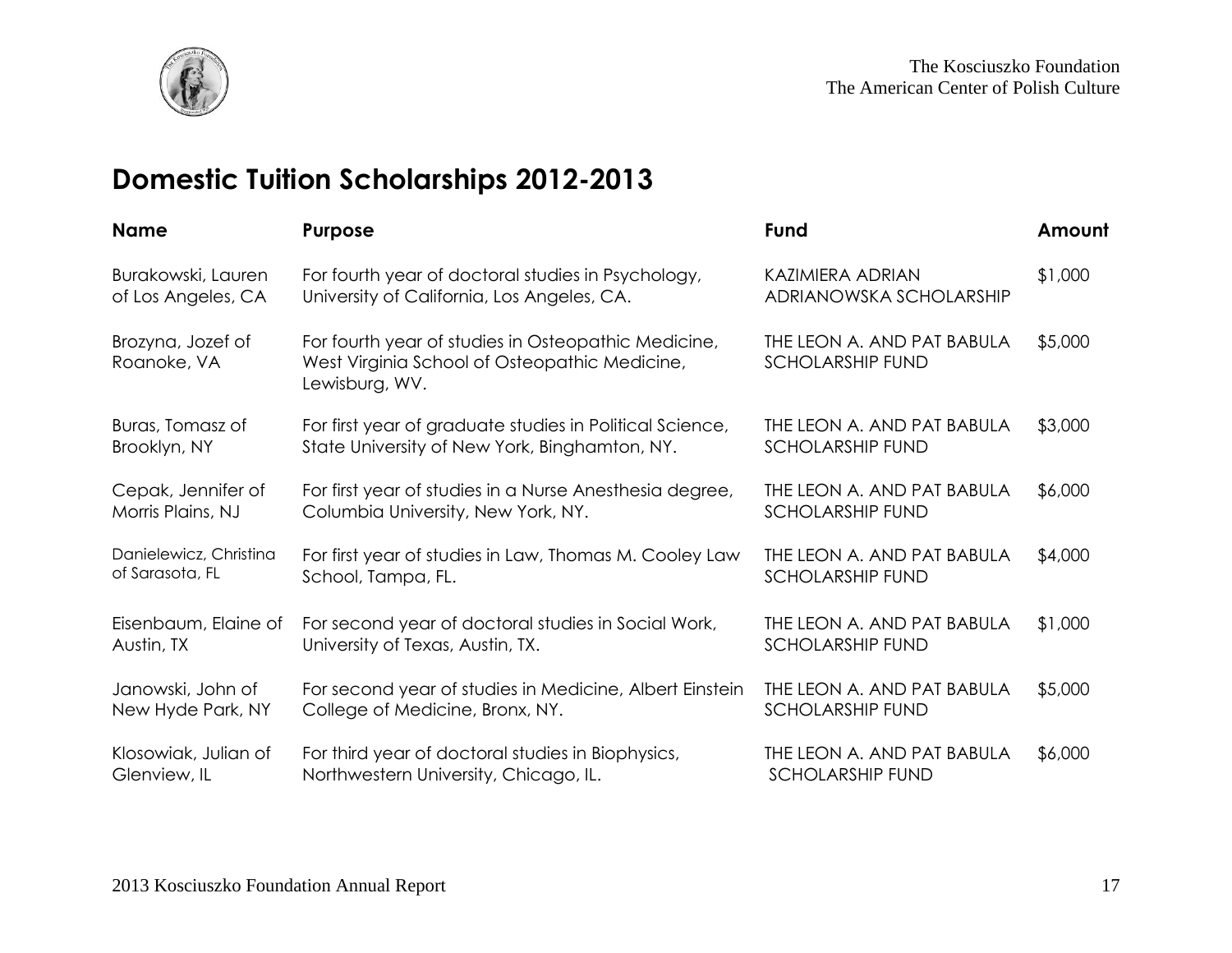

The Kosciuszko Foundation The American Center of Polish Culture

| <b>Name</b>                                  | Purpose                                                                                                                      | Fund                                                                          | Amount  |
|----------------------------------------------|------------------------------------------------------------------------------------------------------------------------------|-------------------------------------------------------------------------------|---------|
| Kuszewski, Karina of                         | For second year of graduate studies in Psychology,                                                                           | THE LEON A. AND PAT BABULA                                                    | \$4,000 |
| White Plains, NY                             | Pace University, Pleasantville, NY.                                                                                          | <b>SCHOLARSHIP FUND</b>                                                       |         |
| Pekala, Karolina of                          | For third year of graduate studies in Clinical                                                                               | THE LEON A. AND PAT BABULA                                                    | \$4,000 |
| Shrewsbury, MA                               | Psychology, Long Island University, Brookville, NY.                                                                          | <b>SCHOLARSHIP FUND</b>                                                       |         |
| Sacilowski, Diana of<br>Maspeth, NY          | For first year of doctoral studies in Slavic Languages<br>and Literatures, University of Illinois, Urbana-<br>Champaign, IL. | THE LEON A. AND PAT BABULA<br><b>SCHOLARSHIP FUND</b>                         | \$4,000 |
| Shulock, Adrian of                           | For second year of studies in Business Administration,                                                                       | THE LEON A. AND PAT BABULA                                                    | \$1,000 |
| Bellingham, WA                               | Western Washington University, Bellingham, WA.                                                                               | <b>SCHOLARSHIP FUND</b>                                                       |         |
| Stypko, Anna of                              | For third year of graduate studies in Film Directing,                                                                        | THE LEON A. AND PAT BABULA                                                    | \$5,000 |
| New York, NY                                 | New York University, New York, NY.                                                                                           | <b>SCHOLARSHIP FUND</b>                                                       |         |
| Ulatowski, Krista of                         | For second year of graduate studies in Public Health,                                                                        | THE LEON A. AND PAT BABULA                                                    | \$2,000 |
| Seattle, WA                                  | University of Washington, Seattle, WA.                                                                                       | <b>SCHOLARSHIP FUND</b>                                                       |         |
| Zapasnik, Veronica                           | For first year of graduate studies in Business                                                                               | THE LEON A. AND PAT BABULA                                                    | \$6,000 |
| of Ozone Park, NY                            | Administration, University of Chicago, Chicago, IL.                                                                          | <b>SCHOLARSHIP FUND</b>                                                       |         |
| Buczek, Magdalena<br>of Brooklyn, NY         | For third year of graduate studies in School<br>Psychology, St. John's University, Jamaica, NY.                              | THE MARY B. CALKA FUND and<br>\$3,000 POPE JOHN PAUL II<br><b>SCHOLARSHIP</b> | \$3,000 |
| Szachniewicz, Maja<br>of Sherman Oaks,<br>CA | For third year of graduate studies in Marriage and<br>Family Counseling, California State University,<br>Northridge, CA.     | THE MARY B. CALKA FUND                                                        | \$1,000 |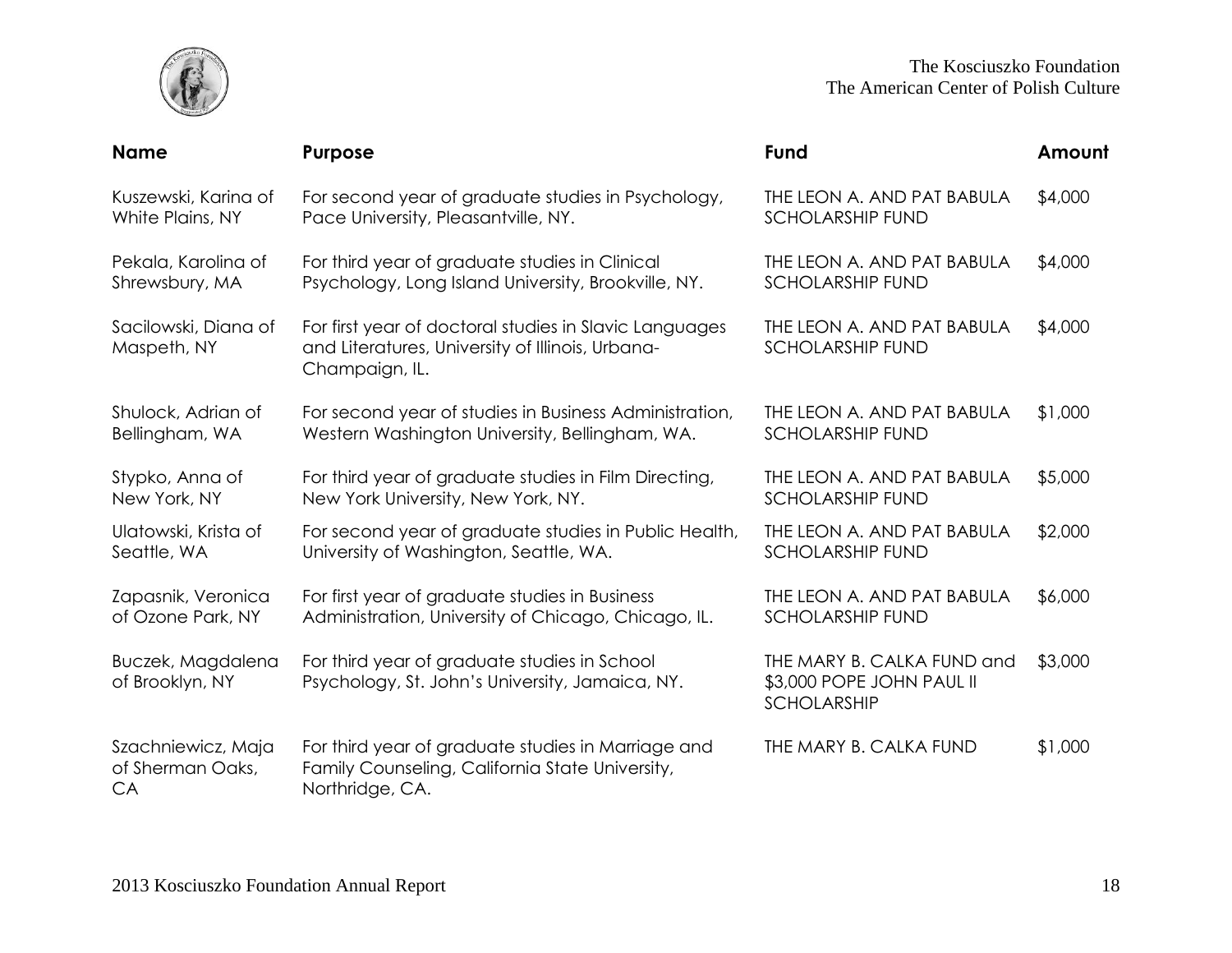

| <b>Name</b>                                       | <b>Purpose</b>                                                                                                     | <b>Fund</b>                                                                      | Amount  |
|---------------------------------------------------|--------------------------------------------------------------------------------------------------------------------|----------------------------------------------------------------------------------|---------|
| Kulawik, Monika of<br>South Richmond<br>Hills, NY | For third year of graduate studies in Dental Medicine,<br>Tufts University, Boston, MA.                            | DR. RAYMOND DZIEJMA<br><b>SCHOLARSHIP FUND</b>                                   | \$2,000 |
| Glickman, Eric of<br>Annandale, VA                | For first year of studies in Law, University of Virginia<br>School of Law, Charlottesville, VA.                    | <b>FLOYD AND IRENE</b><br>MCKAIN/JOHN AND HELEN<br><b>GENZA SCHOLARSHIP FUND</b> | \$4,000 |
| Neumann, Blake of<br>Gainesville, FL              | For second year of studies in Law, University of Florida<br>Levin College of Law, Gainesville, FL.                 | <b>FLOYD AND IRENE</b><br>MCKAIN/JOHN AND HELEN<br><b>GENZA SCHOLARSHIP FUND</b> | \$2,000 |
| Rabkin, Lindsay of<br>New York, NY                | For second year of studies in Art History and<br>Archaeology, New York University, New York, NY.                   | <b>FLOYD AND IRENE</b><br>MCKAIN/JOHN AND HELEN<br><b>GENZA SCHOLARSHIP FUND</b> | \$4,000 |
| Balewski, Weronika<br>of Pittsburgh, PA           | For first year of graduate studies in Flute Performance,<br>Longy School of Music, Bard College, Cambridge,<br>MA. | EDWIN L. HARASIMOWICZ<br><b>SCHOLARSHIP TRUST FUND</b>                           | \$4,000 |
| Jadwiszczok,<br>Agatha of New York,<br>NY.        | For second year of studies in English Literature, New<br>York University, New York, NY.                            | DR. CASIMIR V. KIERZKOWSKI<br>MEMORIAL SCHOLARSHIP<br><b>FUND</b>                | \$2,000 |
| Mejsak, Anna of<br>Madison, AL                    | For fourth year of studies in Medicine, Poznan<br>University of Medical Science, Poznan, Poland.                   | <b>VICTORIA KOKERNAK</b><br><b>SCHOLARSHIP FUND</b>                              | \$2,000 |
| Sesulka, Martha of<br>Wallington, NJ              | For second year of graduate studies in Physical<br>Therapy, Long Island University, Brooklyn, NY.                  | <b>KOSCIUSZKO FOUNDATION</b><br><b>SCHOLARSHIP FUND</b>                          | \$5,000 |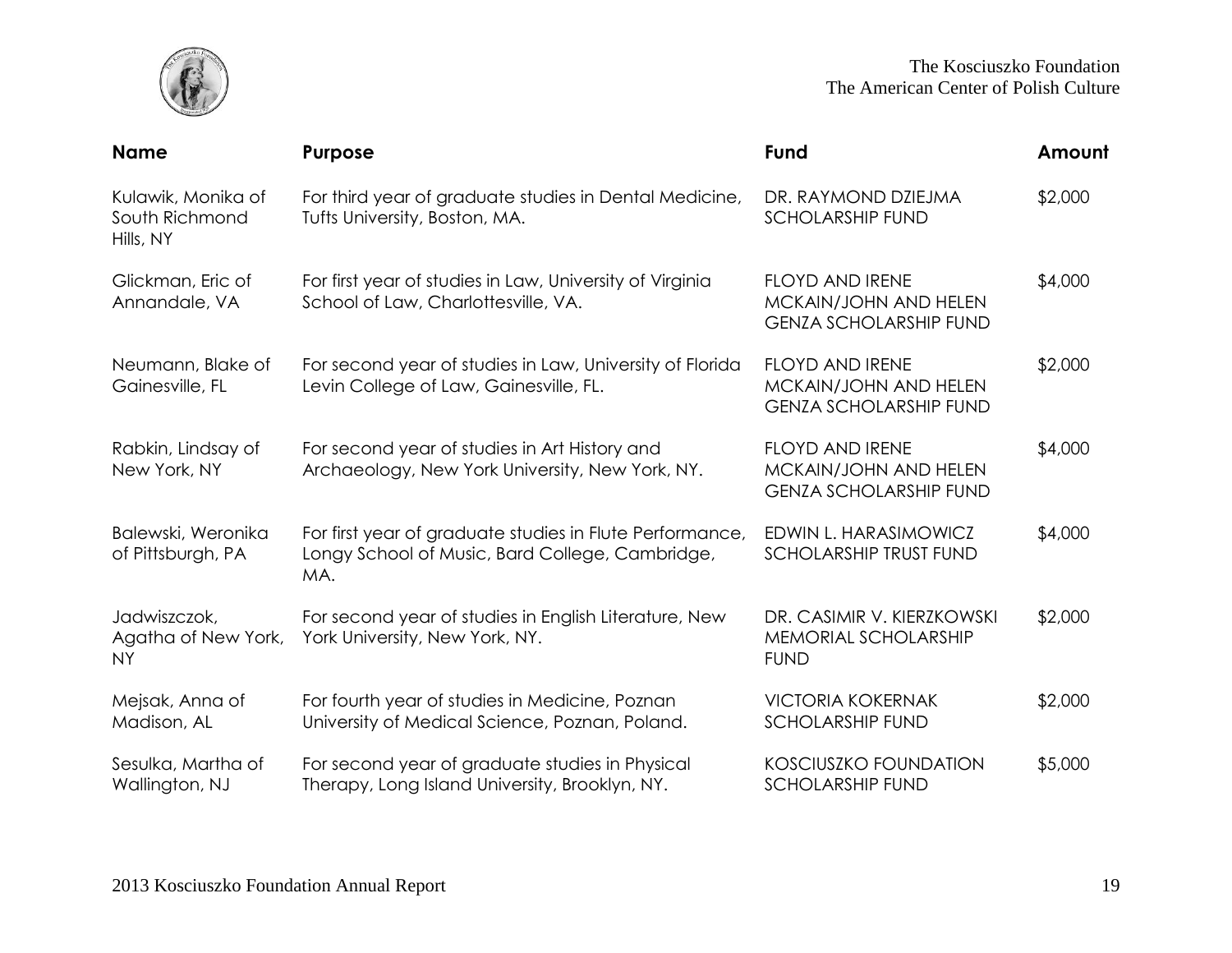

| <b>Name</b>                                             | Purpose                                                                                                                        | Fund                                                                           | Amount  |
|---------------------------------------------------------|--------------------------------------------------------------------------------------------------------------------------------|--------------------------------------------------------------------------------|---------|
| Desai, Anna of<br>Hayward, CA                           | For second year of doctoral studies in Comparative<br>Biochemistry-Gene Regulation, University of<br>California, Berkeley, CA. | STAN LESNY SCHOLARSHIP<br><b>FUND</b>                                          | \$2,000 |
| Lasota, Przemyslaw<br>of South Plainfield,<br><b>NY</b> | For first year of graduate studies in Aeronautical<br>Engineering, Massachusetts Institute of Technology,<br>Cambridge, MA.    | <b>STAN LESNY SCHOLARSHIP</b><br><b>FUND</b>                                   | \$4,000 |
| Szenk, Mariola of<br>Staten Island, NY                  | For first year of doctoral studies in Biomedical<br>Engineering, Stony Brook University, Stony Brook, NY.                      | <b>STAN LESNY SCHOLARSHIP</b><br><b>FUND</b>                                   | \$4,000 |
| Yelinek, Kristina of<br>Waynesboro, PA                  | For first year of graduate studies in Linguistics,<br>Colorado State University, Fort Collins, CO.                             | REV. PAUL J. MISKOWICZ<br><b>SCHOLARSHIP FUND</b>                              | \$2,000 |
| Lukaszek, Dagmara<br>of Mundelein, IL                   | For second year of studies in Veterinary Medicine,<br>University of Illinois, Urbana-Champaign, IL.                            | THE JOSEPH NOWAK<br><b>SCHOLARSHIP FUND</b>                                    | \$2,000 |
| Robak, Magdalena<br>of Dix Hills, NY                    | For first year of studies in Orthopedic Surgery, Harvard<br>University, Boston, MA.                                            | THE DR. EDWARD AND MARIA<br><b>NOWICKI MEMORIAL</b><br><b>SCHOLARSHIP FUND</b> | \$4,000 |
| Jastrzembski, Benjamin<br>of Hanover, NH                | For third year of studies in Medicine, Harvard<br>University, Boston, MA.                                                      | STELLA PINSKA-KEENE TRUST                                                      | \$5,000 |
| Czaderna, Bianca of<br>Woodbury, CT                     | For first year of graduate studies History of Christianity,<br>University of Notre Dame, South Bend, IN.                       | POLISH HERITAGE SOCIETY<br><b>FUND OF CONNECTICUT</b>                          | \$4,000 |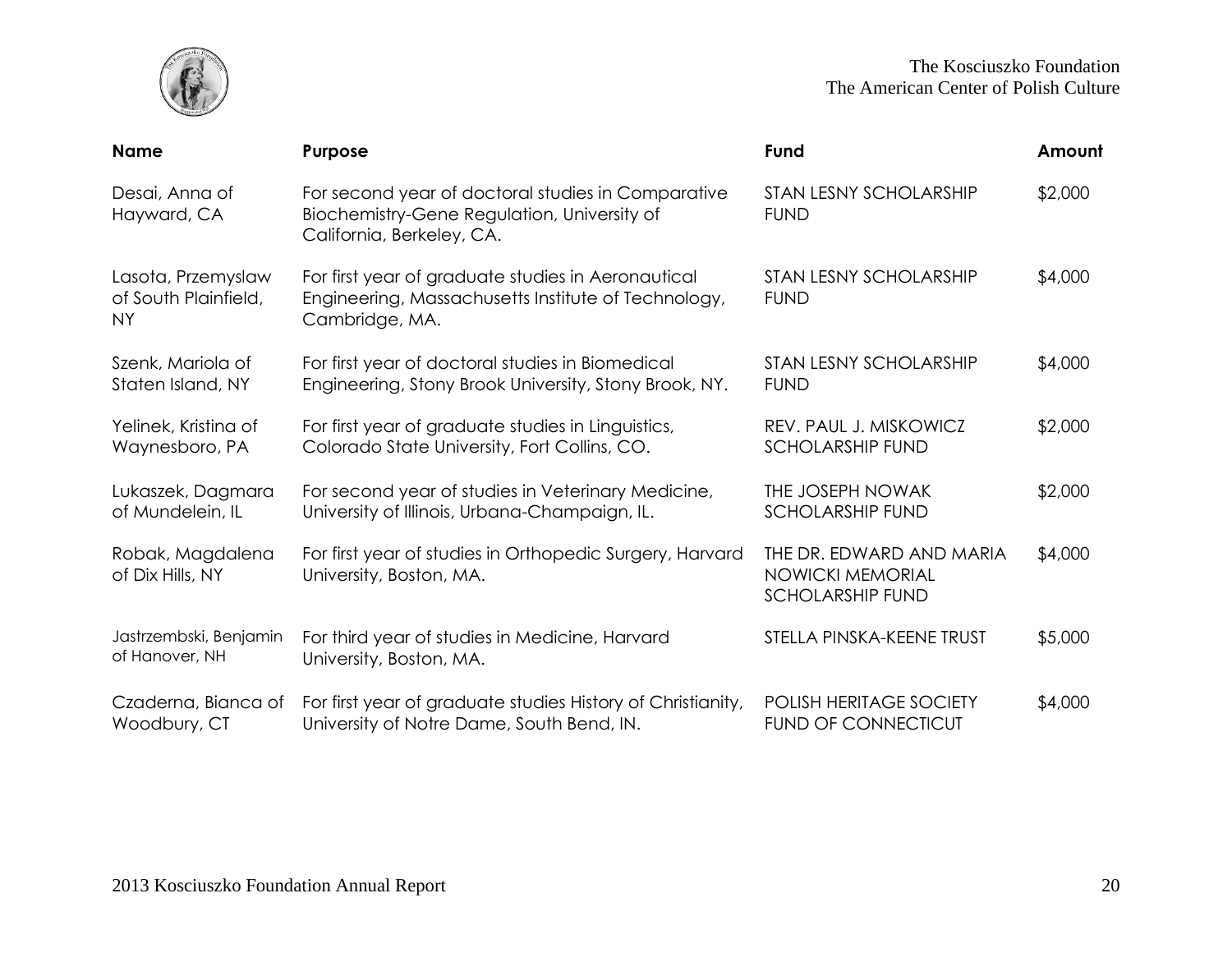

| <b>Name</b>                         | Purpose                                                                                                                     | <b>Fund</b>                                                              | Amount  |
|-------------------------------------|-----------------------------------------------------------------------------------------------------------------------------|--------------------------------------------------------------------------|---------|
| Jednac, Paulina of<br>Brooklyn, NY  | For first year of graduate studies in Childhood<br>Education, City University of New York, Hunter<br>College, New York, NY. | DR. IRENE S. PYSZKOWSKI<br><b>SCHOLARSHIP FUND</b>                       | \$1,000 |
| Krajewska, Anna of                  | For first year of graduate studies in Education,                                                                            | DR. IRENE S. PYSZKOWSKI                                                  | \$2,000 |
| Enfield, CT                         | University of Connecticut, Storrs, CT.                                                                                      | <b>SCHOLARSHIP FUND</b>                                                  |         |
| Zak-Moskal, Agnieszka               | For third year of doctoral studies in Educational                                                                           | DR. IRENE S. PYSZKOWSKI                                                  | \$3,000 |
| of Williamsville, NY                | Leadership, D'Youville College, Buffalo, NY.                                                                                | <b>SCHOLARSHIP FUND</b>                                                  |         |
| Milewski, Wojciech<br>of Oswego, NY | For first year of studies in Orchestral Conducting,<br>University of New Mexico, Albuquerque, NM.                           | THE ARTHUR AND HALINA<br>RODZINSKI ORCHESTRAL<br><b>SCHOLARSHIP FUND</b> | \$3,000 |
| Weber, Blake of                     | For third year of graduate studies in Financial                                                                             | THE ARTHUR AND GENEVIEVE                                                 | \$2,000 |
| Randolph, NJ                        | Management, Pace University, New York, NY.                                                                                  | ROTH SCHOLARSHIP FUND                                                    |         |
| Raczka, Maria of<br>Rochester, NY   | For third year of doctoral studies in Violin<br>Performance and Literature, Eastman School of<br>Music, Rochester, NY.      | THE EDWARD RZUCIDLO PIANO<br>AND VIOLIN SCHOLARSHIP                      | \$4,000 |
| Misteravich, Natalie                | For fourth year of doctoral studies in Polish Literature,                                                                   | EDWARD J. SCOTT FAMILY                                                   | \$2,000 |
| of Bloomington, IN                  | Indiana University, Bloomington, IN.                                                                                        | <b>SCHOLARSHIP FUND</b>                                                  |         |
| Knepper, Amanda                     | For third year of doctoral studies in Physical Therapy,                                                                     | EDWARD C. SMITH                                                          | \$3,000 |
| of Warsaw, IN                       | Midwestern University, Downers Grove, IL.                                                                                   | <b>SCHOLARSHIP FUND</b>                                                  |         |
| Nicholson, William of               | For third year of graduate studies in Theology and                                                                          | RICHARD SOBIERAJ                                                         | \$2,000 |
| La Mirada, CA                       | Philosophy, Biola University, La Mirada, CA.                                                                                | <b>SCHOLARSHIP FUND</b>                                                  |         |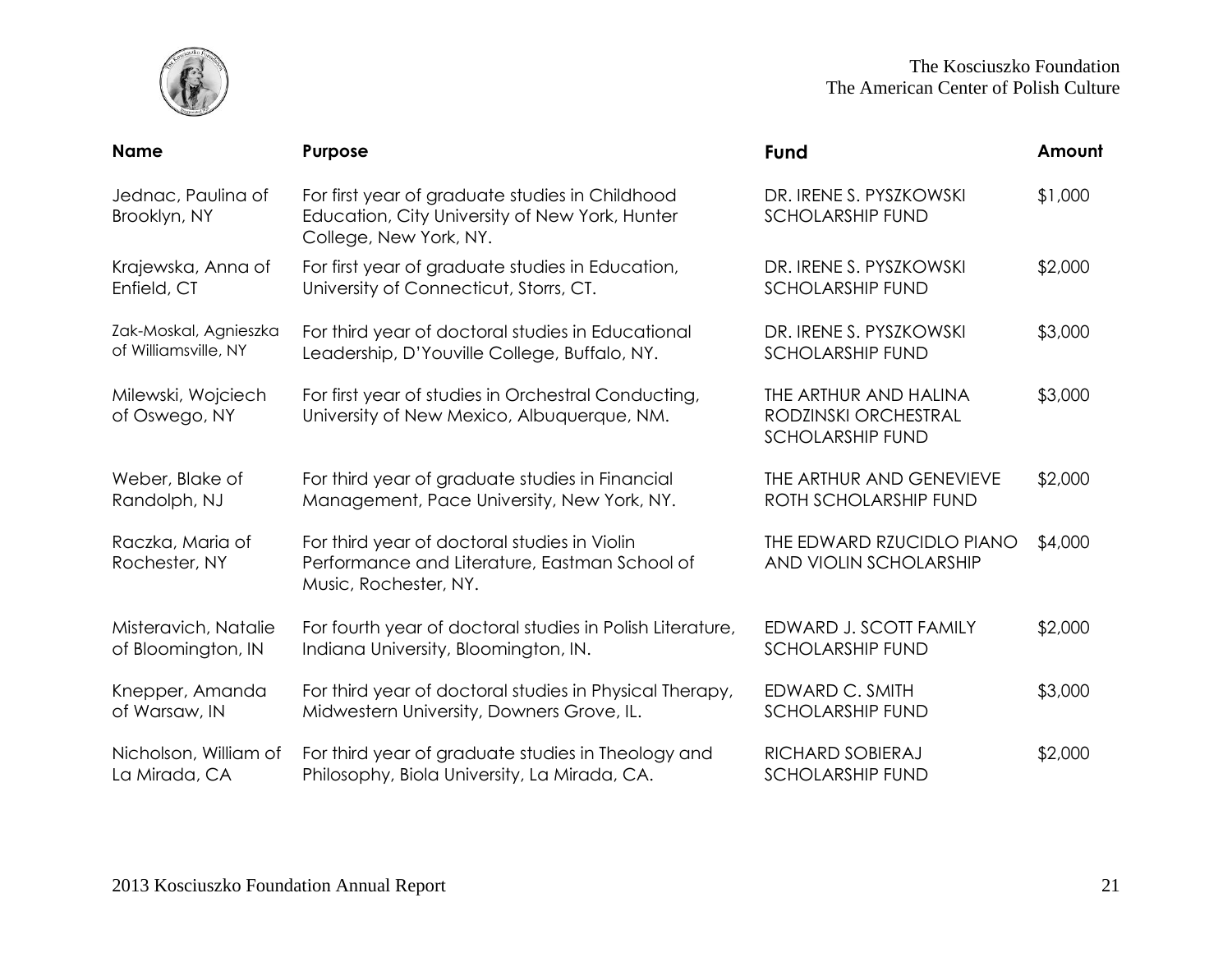

| <b>Name</b>                                           | <b>Purpose</b>                                                                                                                    | Fund                                                                      | Amount  |
|-------------------------------------------------------|-----------------------------------------------------------------------------------------------------------------------------------|---------------------------------------------------------------------------|---------|
| Lipinski, Igor of<br>Rochester, NY                    | For first year of doctoral studies in Piano Performance,<br>Northwestern University, Evanston, IL.                                | MONICA AND FRANK STANITSKI<br>MUSIC FUND                                  | \$4,000 |
| Gawin-Wnek,<br>Patricia of Baltimore,<br><b>MD</b>    | For first year of graduate studies in Violin<br>Performance, Peabody Institute of the Johns Hopkins<br>University, Baltimore, MD. | MICHAEL TWAROWSKI FUND                                                    | \$4,000 |
| Lapin-Dardashti,<br>Abigail of New York,<br><b>NY</b> | For second year of graduate studies in Art History,<br>New York University, NY.                                                   | THE JOSEPHINE WALL AND<br><b>IGNATIUS WALL SCHOLARSHIP</b><br><b>FUND</b> | \$4,000 |
| Armas, Avery of<br>Hoboken, NJ                        | For third year of studies in Law, Rutgers University,<br>Newark, NJ.                                                              | THE WASIL SCHOLARSHIP FUND                                                | \$3,000 |
| Babiarz, Aleksandra<br>of Baltimore, MD               | For second year of studies in Medicine, University of<br>Maryland, Baltimore, MD.                                                 | THE WASIL SCHOLARSHIP FUND                                                | \$3,000 |
| Thurin, Kristina of<br>Philadelphia, PA               | For second year of studies in Medicine, Jefferson<br>Medical College, Philadelphia, PA.                                           | THE WASIL SCHOLARSHIP FUND                                                | \$5,000 |
| Bobczynski, Cortland<br>of Jamul, CA                  | For second year of studies in Law, Regent University,<br>Virginia Beach, VA.                                                      | THE ZIELINSKI FAMILY<br><b>SCHOLARSHIP FUND</b>                           | \$3,000 |
| Doiron, William of<br>Gainesville, FL                 | For third year of studies in Law, University of Florida,<br>Gainesville, FL.                                                      | THE ZIELINSKI FAMILY<br><b>SCHOLARSHIP FUND</b>                           | \$2,000 |
| Halim, Kareem of<br>College Point, NY                 | For second year of studies in Medicine, Harvard<br>University, Boston, MA.                                                        | THE ZIELINSKI FAMILY<br><b>SCHOLARSHIP FUND</b>                           | \$6,000 |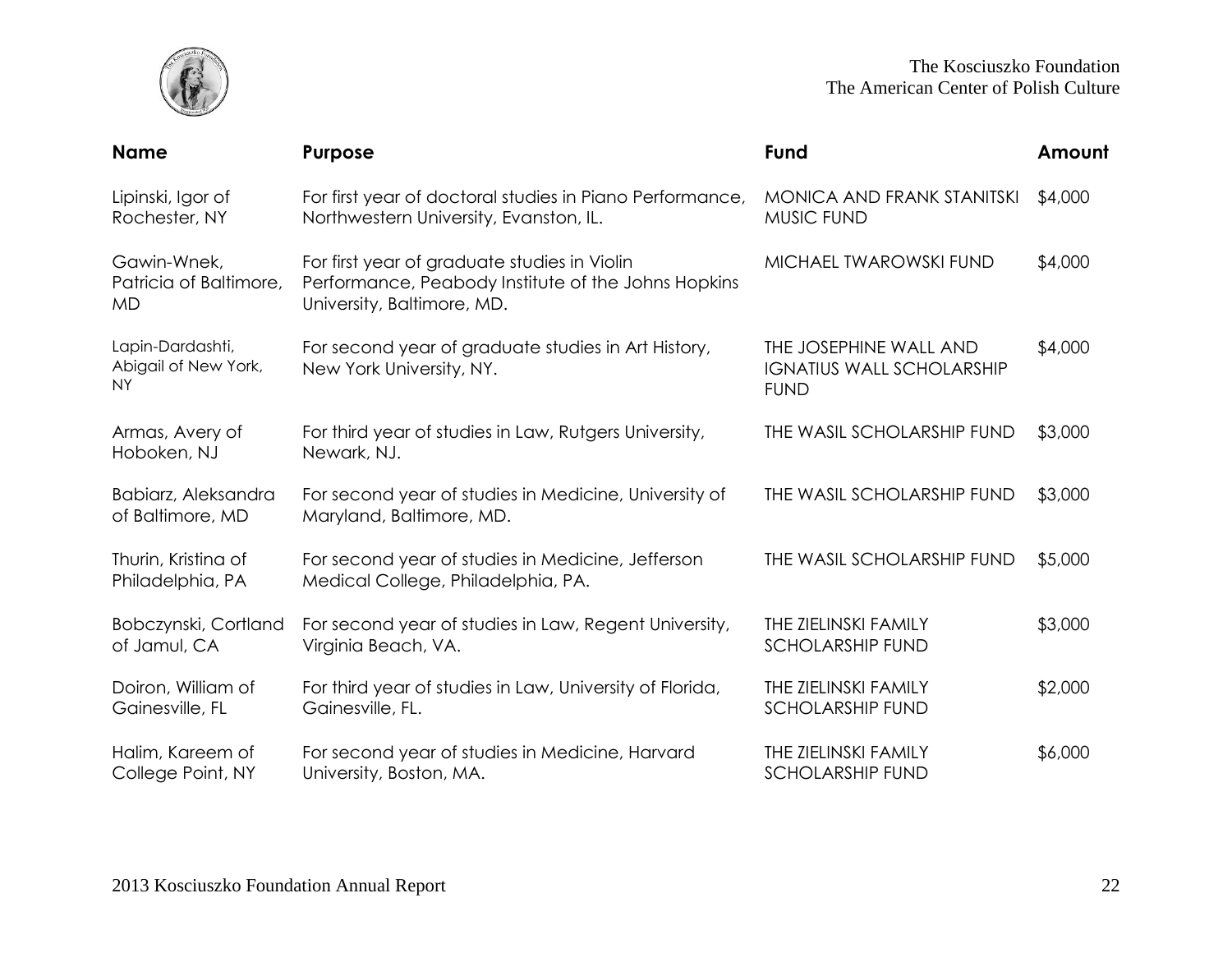

| <b>Name</b>                                                      | Purpose                                                                                                                | Fund                                            | Amount  |
|------------------------------------------------------------------|------------------------------------------------------------------------------------------------------------------------|-------------------------------------------------|---------|
| Ignatik, Grzegorz of<br>Montgomery Village,<br><b>MD</b>         | For fourth year of doctoral studies in Theology, John Paul<br>Il Catholic University of America, Washington, DC.       | THE ZIELINSKI FAMILY<br><b>SCHOLARSHIP FUND</b> | \$3,000 |
| Jankowicz, Nina of<br>Washington, DC                             | For second year of graduate studies in Russian and<br>East European Studies, Georgetown University,<br>Washington, DC. | THE ZIELINSKI FAMILY<br><b>SCHOLARSHIP FUND</b> | \$4,000 |
| Myrna, Sarah of                                                  | For third year of doctoral studies in Pharmacy,                                                                        | THE ZIELINSKI FAMILY                            | \$2,000 |
| Athens, GA                                                       | University of Georgia, Athens, GA.                                                                                     | <b>SCHOLARSHIP FUND</b>                         |         |
| Nehring, Emilia of                                               | For first year of studies in Civil Engineering, The City                                                               | THE ZIELINSKI FAMILY                            | \$3,000 |
| Maspeth, NY                                                      | College of New York, New York, NY.                                                                                     | <b>SCHOLARSHIP FUND</b>                         |         |
| Nieuwland-Zlotnicki,<br>Alexander Olivier of<br>Philadelphia, PA | For third year of graduate studies in Architecture,<br>Yale University, New Haven, CT.                                 | THE ZIELINSKI FAMILY<br><b>SCHOLARSHIP FUND</b> | \$4,000 |
| Ozga, Krzysztof of                                               | For first year of doctoral studies in Pharmacy,                                                                        | THE ZIELINSKI FAMILY                            | \$3,000 |
| Maumee, OH                                                       | University of Toledo, Toledo, OH.                                                                                      | <b>SCHOLARSHIP FUND</b>                         |         |
| Raczek, Katherine of                                             | For second year of studies in Medicine, Florida                                                                        | THE ZIELINSKI FAMILY                            | \$6,000 |
| Miami, FL                                                        | International University, Miami, FL.                                                                                   | <b>SCHOLARSHIP FUND</b>                         |         |
| Socha, Andrzej of                                                | For second year of graduate studies in Aerospace                                                                       | THE ZIELINSKI FAMILY                            | \$4,000 |
| Ann Arbor, MI                                                    | Engineering, University of Michigan, Ann Arbor, MI.                                                                    | <b>SCHOLARSHIP FUND</b>                         |         |
| Stefanski, Jan of                                                | For second year of graduate studies in Graphic Design,                                                                 | THE ZIELINSKI FAMILY                            | \$3,000 |
| Minneapolis, MN                                                  | Minneapolis College of Art and Design, Minneapolis, MN.                                                                | <b>SCHOLARSHIP FUND</b>                         |         |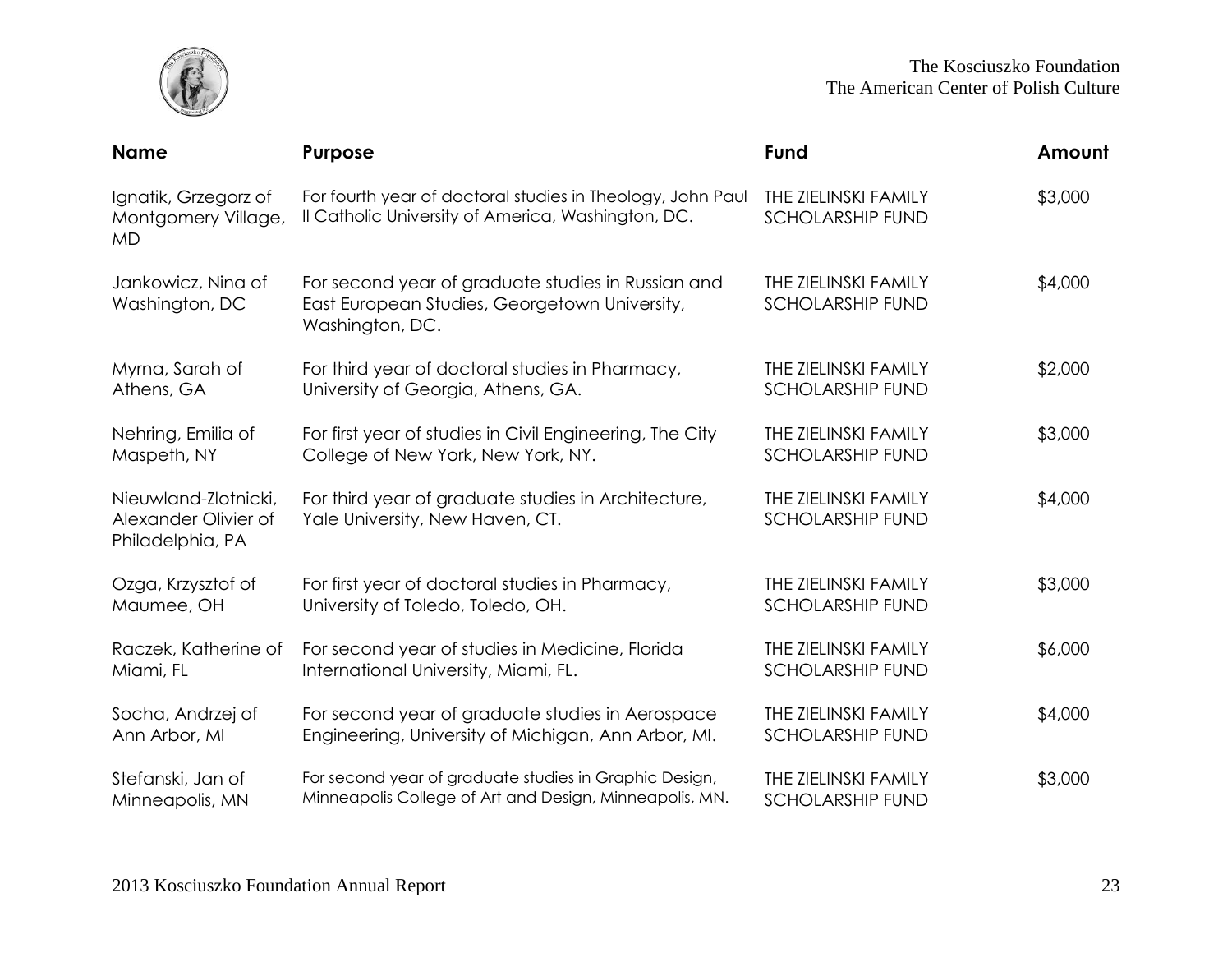

| <b>Name</b>                             | <b>Purpose</b>                                                                                                               | <b>Fund</b>                                              | Amount  |
|-----------------------------------------|------------------------------------------------------------------------------------------------------------------------------|----------------------------------------------------------|---------|
| Tyski, Anna of<br>Hatboro, PA           | For second year of studies towards a Masters in<br>Business Administration, Villanova University,<br>Villanova, PA.          | THE ZIELINSKI FAMILY<br><b>SCHOLARSHIP FUND</b>          | \$1,000 |
| Ura, Annette of                         | For second year of studies in Podiatric Medicine, New                                                                        | THE ZIELINSKI FAMILY                                     | \$3,000 |
| Wallington, NJ                          | York College of Podiatric Medicine, New York, NY.                                                                            | <b>SCHOLARSHIP FUND</b>                                  |         |
| Urbaniak, Anna of                       | For second year of graduate studies in Psychology,                                                                           | THE ZIELINSKI FAMILY                                     | \$2,000 |
| Boone, NC                               | Appalachian State University, Boone, NC.                                                                                     | <b>SCHOLARSHIP FUND</b>                                  |         |
| Radomski, Sean of                       | For second year of studies in Law, William and Mary Law                                                                      | THE MICHALINA AND HERMAN                                 | \$4,000 |
| Williamsburg, VA                        | School, Williamsburg, VA.                                                                                                    | ZIMBER SCHOLARSHIP FUND                                  |         |
| Hewitt, Marlena of<br>Brighton, MA      | For senior year of undergraduate studies in Architectural<br>Design, Massachusetts College of Art and Design, Boston,<br>MA. | MASSACHUSETTS FEDERATION OF<br>POLISH WOMEN'S CLUBS FUND | \$1,250 |
| Amiaga, Morgan of<br>Franklin Lakes, NJ | For freshman year of undergraduate studies in<br>Computer Science, University of Maryland, College Park,<br>MD.              | POLISH AMERICAN CLUB OF<br>NORTH JERSEY FUND             | \$1,000 |
| Ciecierski, Caroline of                 | For senior year of undergraduate studies in Public Health,                                                                   | POLISH AMERICAN CLUB OF                                  | \$1,400 |
| East Rutherford, NJ                     | Rutgers University, New Brunswick, NJ.                                                                                       | NORTH JERSEY FUND                                        |         |
| Filochowski, Piotr of                   | For studies in Violin, Curtis Institute of Music, Philadelphia,                                                              | POLISH AMERICAN CLUB OF                                  | \$1,900 |
| Hamden, CT                              | PA.                                                                                                                          | NORTH JERSEY FUND                                        |         |
| Trochimchiuk, Natalia<br>of Mahwah, NJ. | For junior year of undergraduate studies in Systems<br>Engineering, George Washington University, Washington,<br>DC.         | POLISH AMERICAN CLUB OF<br>NORTH JERSEY FUND             | \$1,700 |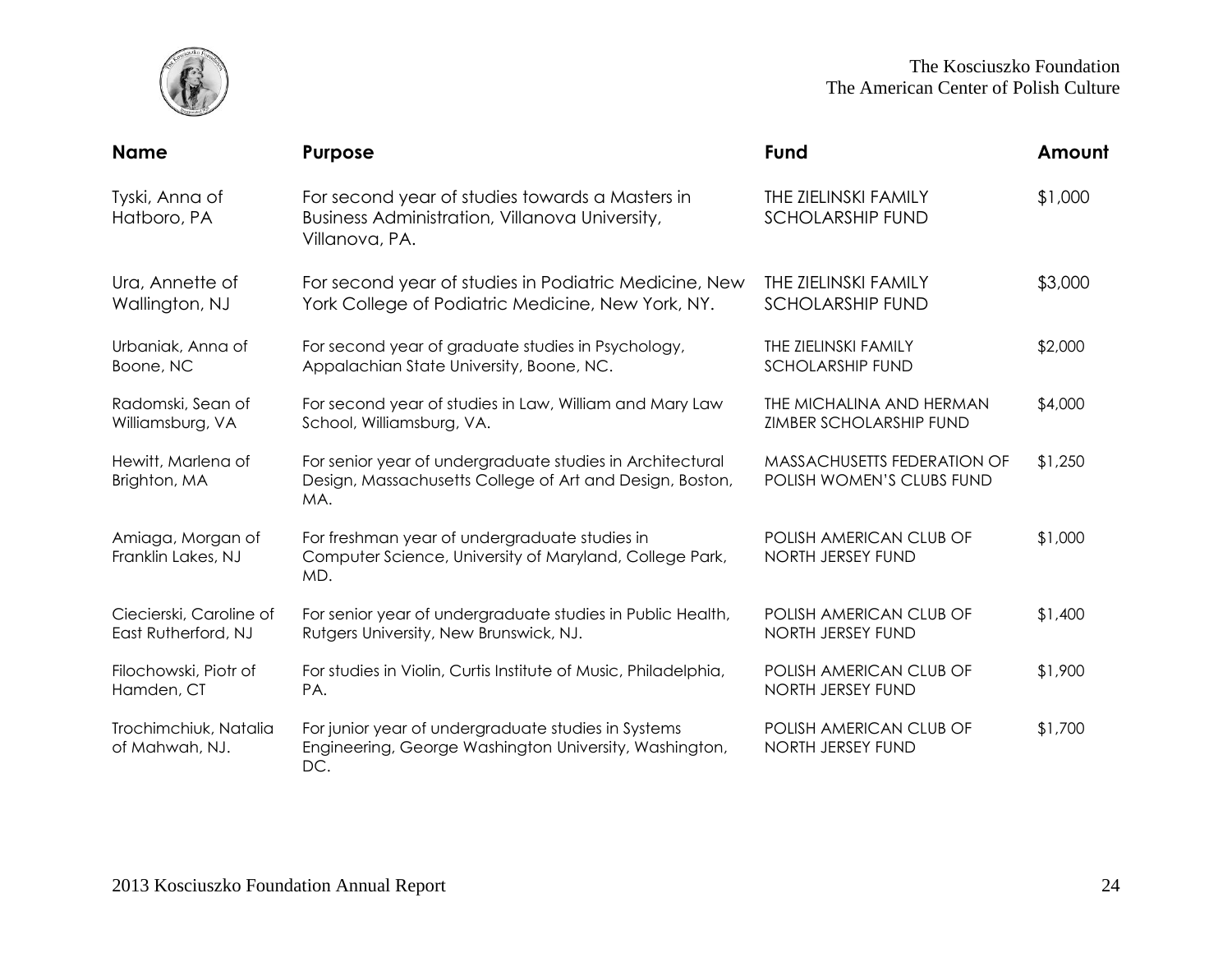

| <b>Name</b>             | <b>Purpose</b>                                         | <b>Fund</b>                 | Amount  |
|-------------------------|--------------------------------------------------------|-----------------------------|---------|
| Wis, Sandra of Clifton, | For senior year of undergraduate studies in Elementary | POLISH AMERICAN CLUB OF     | \$1,200 |
| NJ                      | Education, Montclair State University, Montclair, NJ.  | NORTH JERSEY FUND           |         |
| Lazar, Alexandra of     | For senior year of undergraduate studies in            | POLISH AMERICAN CLUB OF     | \$800   |
| Belleville, NJ          | Communications, Rutgers University, New Brunswick, NJ. | NORTH JERSEY FUND           |         |
| Bronchard, Robert of    | For freshman year of undergraduate studies in Biology, | POLISH NATIONAL ALLIANCE    | \$2,000 |
| Brooklyn, NY            | City University of New York, Hunter College, NY, NY.   | OF BROOKLYN, USA, INC. FUND |         |

### **THE YEAR ABROAD PROGRAM IN POLAND 2012/2013**

The Year Abroad Program offers American students the opportunity to study Polish language, history, literature and culture in Poland for college credit at the undergraduate level at the Jagiellonian University's Center for Polish Language and Culture in the World. The program is sponsored by the Kosciuszko Foundation in cooperation with the Polish Ministry of National Education. Grants are awarded for an academic year or semester. Students receive tuition, housing and a monthly stipend towards living expenses from the Polish government. The Kosciuszko Foundation awards additional grants as subsidies for living expenses. **Funding is provided by the Ted and Walter Wysocki Scholarship Fund.**

| Recipient                       | <b>Purpose</b>                                                                                       | Amount  |
|---------------------------------|------------------------------------------------------------------------------------------------------|---------|
| BARTSHE, LAUREN of Columbia, MO | B.A. in German, Hendrix College, Conway, AR.<br>M.A. in German, University of Missouri, Columbia, MO | \$1,800 |
| BELZA, ANNA of New Britain, CT  | B.A. in Classics, Sweet Briar College, Sweet Briar, VA.                                              | \$900   |
| CHOJNACKI, MONIKA of Dudley, MA | B.S. in Architecture, Catholic University of America, Washington, DC.                                | \$900   |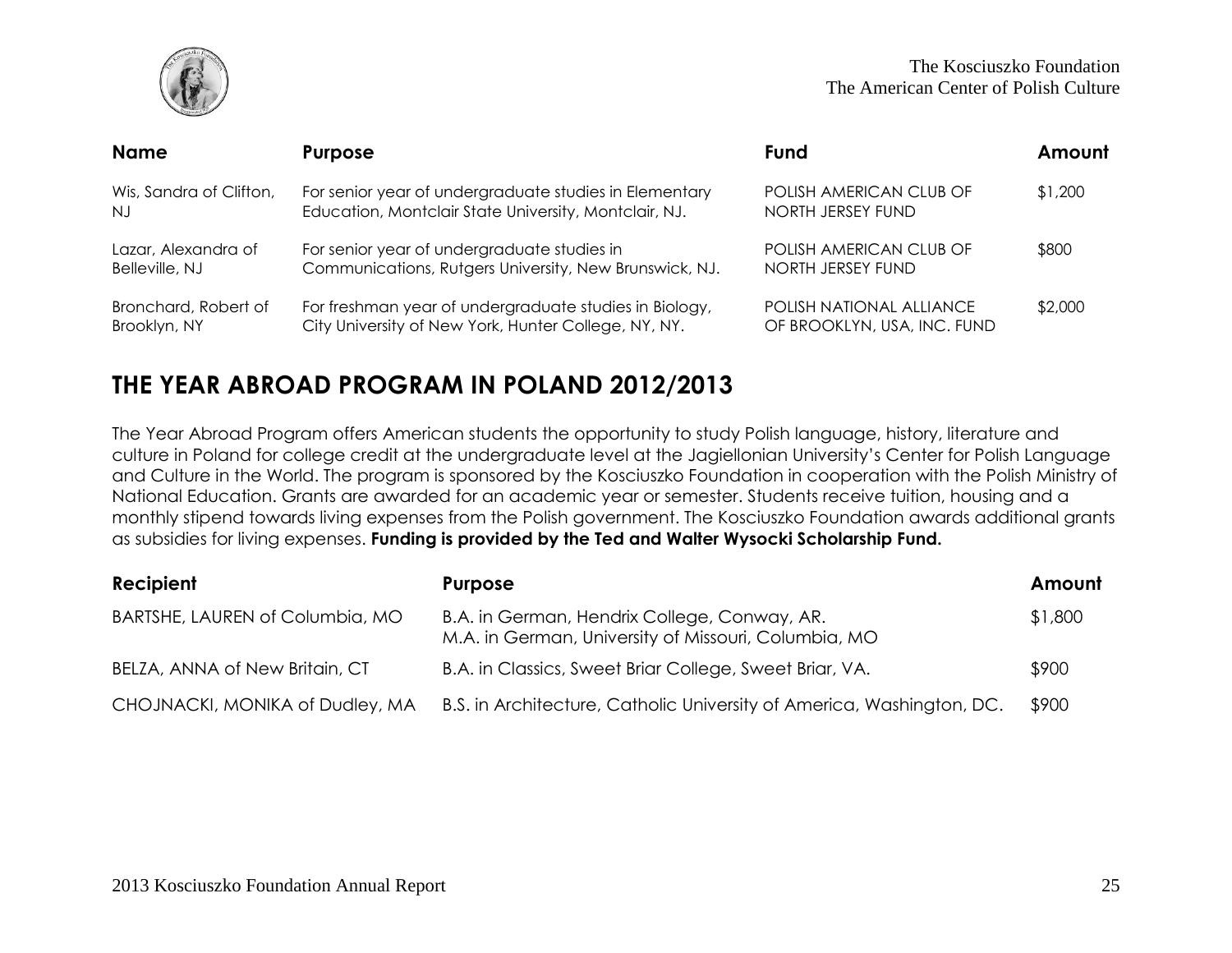

| Recipient                                      | <b>Purpose</b>                                                                                                             | Amount  |
|------------------------------------------------|----------------------------------------------------------------------------------------------------------------------------|---------|
| DEPTULA, JAKUB of Haskell, NJ                  | Undergraduate junior majoring in Media Studies and History,<br>Catholic University of America, Washington, DC              | \$900   |
| JIMENEZ, NATIVIDAD of Brownsville, TX          | B.A. in Spanish Translation and French, University of Texas at<br>Brownsville and Texas Southmost College, Brownsville, TX | \$1,800 |
| KLINE, KENNETH of Pellston, MI                 | B.A. in Liberal Arts, North Central Michigan College, Petoskey, MI                                                         | \$1,800 |
| MARKS, PAMELA of Westfield, NJ                 | B.A. in Psychology, Wagner College, Staten Island, NY.                                                                     | \$900   |
| OPATKEN-RINGDAL, CECELIA of<br>Westchester, OH | B.A. in English Literature & Cultural Studies, University of<br>Cincinnati, Cincinnati, OH                                 | \$900   |

#### **GRADUATE/POSTGRADUATE STUDIES AND RESEARCH IN POLAND 2012/2013**

In cooperation with the Polish Ministry of National Education, the Foundation selects and recommends American students and scholars to study and undertake independent research projects in Poland towards Masters, Ph.D. or post-doctoral degrees. The program is also open to university faculty who wish to spend a sabbatical conducting research in Poland. Participants received housing and a stipend for living expenses from the Polish Ministry. Grantees also received funding from the Foundation to subsidize the modest overall grants from the Polish Ministry. **Funding is provided by the Ted and Walter Wysocki Scholarship Fund.**

| Grantee                             | <b>Purpose</b>                                                                                                                                                                                                                                                                                                                                                                                                 | Amount  |
|-------------------------------------|----------------------------------------------------------------------------------------------------------------------------------------------------------------------------------------------------------------------------------------------------------------------------------------------------------------------------------------------------------------------------------------------------------------|---------|
| Farinas, Rebecca of Carbondale, IL. | Ph.D. candidate in Philosophy, Southern Illinois University, Carbondale, IL -<br>To conduct research on the philosophy of the art of Danto and the<br>philosophy of culture of Bourdieu by a phenomenological method to<br>determine how Polish culture has been influenced by American pop<br>culture conducted with Dr. Jakub Kloc-Kondolowicz at the Institute of<br>Philosophy, Warsaw University, Warsaw. | \$2,700 |
|                                     |                                                                                                                                                                                                                                                                                                                                                                                                                |         |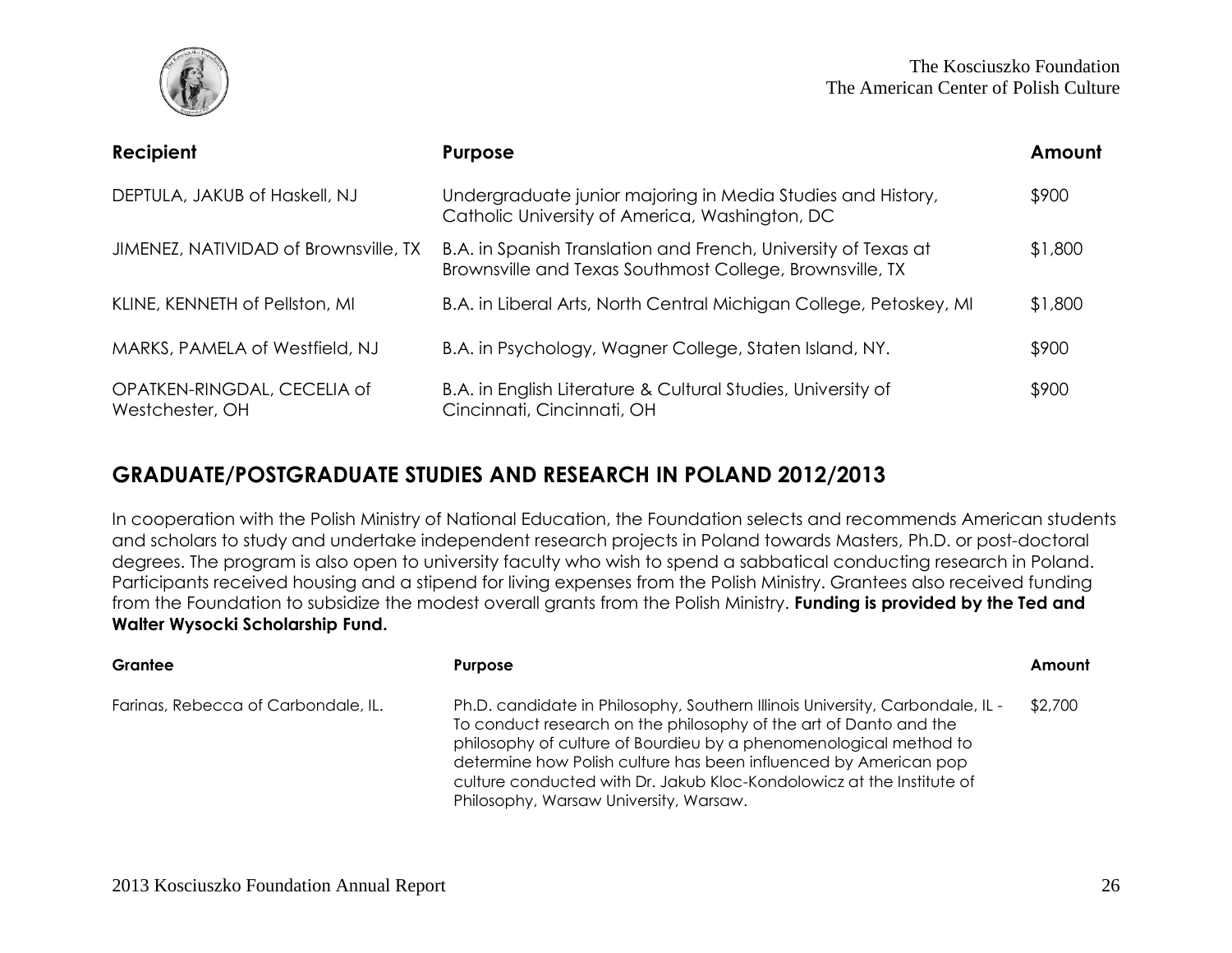

### **SUMMER STUDY ABROAD PROGRAM 2013** *TOMASZKIEWICZ-FLORIO SCHOLARSHIPS FOR SUMMER STUDIES AT THE JAGIELLONIAN UNIVERSITY, CRACOW*

| <b>Name</b>                                  | <b>Status</b>                                                                                                      | Scholarship |
|----------------------------------------------|--------------------------------------------------------------------------------------------------------------------|-------------|
| Catlin, Johnathan of South Barrington,<br>IL | Undergraduate sophomore majoring in humanities, University of<br>Chicago, Chicago. IL. Session C                   | \$1,985     |
| Cincilla, Anna of Glen Ellyn, IL             | Undergraduate junior majoring in international politics,<br>Georgetown University, Washington, DC. Session B       | \$1,985     |
| Emmett, Brittni of Gilbert, AZ               | Undergraduate sophomore majoring in international relations,<br>Seton Hall University, South Orange, NJ. Session C | \$1,985     |
| Gajer, Veronika of Potomac, MD               | Undergraduate sophomore majoring in communications,<br>American University, Washington, DC. Session D              | \$1,985     |
| Gugala, Agnieszka of Brooklyn, NY            | Undergraduate junior majoring in geography, Hunter College,<br>New York, NY. Session A                             | \$1,985     |
| Herold, Anna of Belle Vernon, PA             | Undergraduate junior majoring in civil engineering, University<br>of Pittsburgh, Pittsburgh, PA. Session B         | \$1,985     |
| Kwiatkowski, Amelia of Maspeth, NY           | Undergraduate sophomore majoring in anthropology, Barnard<br>College, New York, NY. Session C                      | \$1,985     |
| Marczak, Gabrielle of Colonia, NJ            | High School senior studying at Colonia High School, Colonia, NJ.<br>Session C                                      | \$1,985     |
| Murphy, Kathleen of Broadview<br>Heights, OH | Undergraduate sophomore majoring in recreational sports,<br>Marquette University, Milwaukee, WI. Session B         | \$1,985     |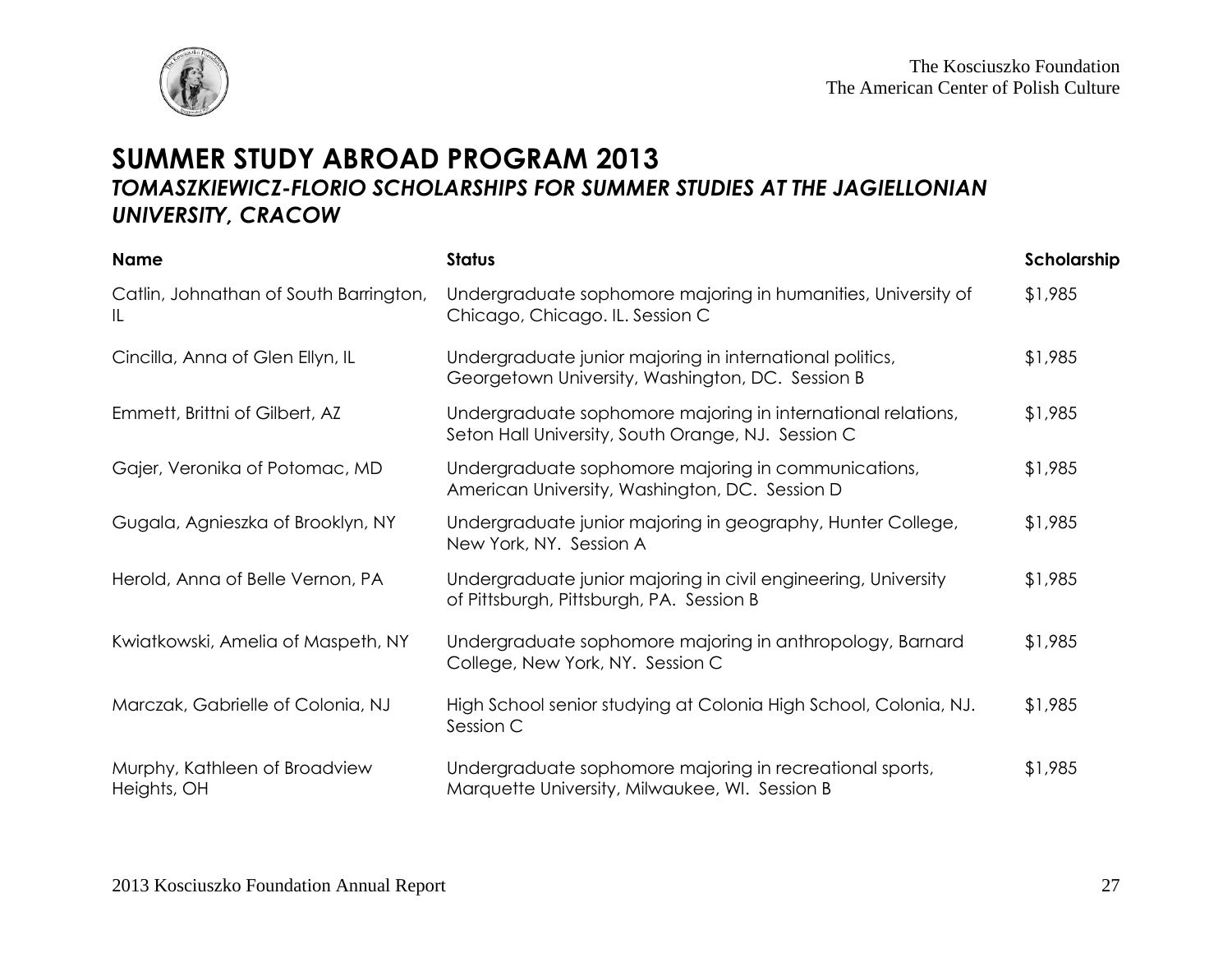

| <b>Name</b>                                  | <b>Status</b>                                                                                                                         | Scholarship |
|----------------------------------------------|---------------------------------------------------------------------------------------------------------------------------------------|-------------|
| Rhinehart, Maya of Springfield, MA           | Undergraduate sophomore majoring in civil and environmental<br>engineering, Worcester Polytechnic Institute, Worcester, MA. Session A | \$1,985     |
| Roszkowski, Sylvia of Bronx, NY              | Undergraduate sophomore majoring in education, Hunter College,<br>New York, NY. Session B                                             | \$1,985     |
| Rudy, Paulina of Lawrenceville, NJ           | Undergraduate sophomore majoring in biology, Villanova<br>University, Villanova, PA. Session C                                        | \$1,985     |
| Salamon, Mikolaj of Littleton, CO            | Undergraduate junior majoring in civil engineering, University<br>of Colorado, Boulder, CO. Session B                                 | \$1,985     |
| Sieracki, Jordan of Williamsville, NY        | Undergraduate junior majoring in history and government,<br>Daemen College, Amherst, NY. Session C                                    | \$1,985     |
| Sokolowski-Johnson, Joshua of<br>Chelsea, MA | Undergraduate junior majoring in political science, University<br>of Chicago, Chicago, IL. Session D                                  | \$1,985     |
| Steinbergs, Korina of Redding, CA            | Undergraduate junior majoring in exercise and sport/science,<br>Oregon State University, Corvallis, OR. Session B                     | \$1,985     |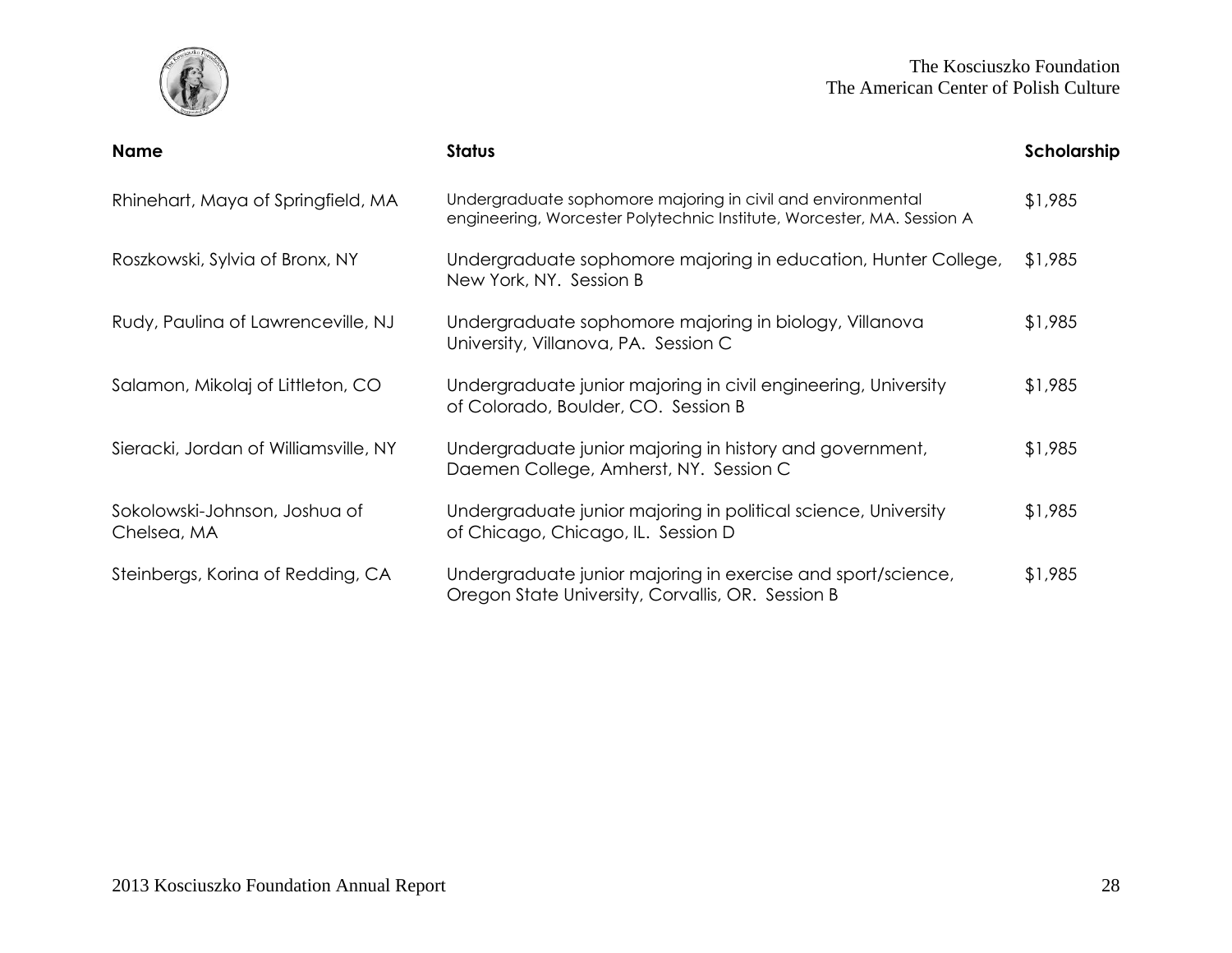

## **GRANT FUNDING FROM THE MINISTRY OF FOREIGN AFFAIRS OF POLAND**

The Kosciuszko Foundation secured \$70,000 in grant funding from the Ministry of Foreign Affairs of Poland to expand its scholarship program and to organize the Economic Conference in 2013. The additional funding was made possible due to the fact that the Kosciuszko Foundation Poland – a Warsaw based branch of the KF - was established in December of 2010, and thus made the organization eligible to apply and benefit from the Polish government's support. The following projects were carried out:

#### **I. Bridges to Poland Scholarship Program**

Thanks to a grant from the Ministry of Foreign Affairs of Poland, the Kosciuszko Foundation awarded **20 special scholarships** to gifted Polish-American students to study Polish language and culture during the summer of 2013 in Krakow and Lublin, Poland. *Bridges to Poland*, a new KF scholarship program was established to distribute the grant. Each scholarship covered program fees of a three-week intensive summer program at the School of Polish Language and Culture at the Jagiellonian University in Krakow and John Paul II Catholic University in Lublin. Program fees included language classes, course materials, additional lectures, accommodations, three meals per day, various cultural events and scheduled sightseeing trips on weekends.

#### *Bridges to Poland recipients:*

| <b>Name</b>          | <b>Status</b>                                                                                                   | Scholarship                  |
|----------------------|-----------------------------------------------------------------------------------------------------------------|------------------------------|
| Peter Axer           | Graduate student of Slavic Studies, Brown University, Providence, RI.                                           | 4,650PLN (c. $\sim$ \$1,525) |
| Alexandra Chinchilla | Undergraduate junior majoring in International Politics and Security,<br>Georgetown University, Washington D.C. | 4,650PLN (c. $\sim$ \$1,525) |
| Katarzyna Czerniak   | Graduate student of Liberal Arts, University of St. Thomas, Houston, TX.                                        | 4,650PLN (c. $\sim$ \$1,525) |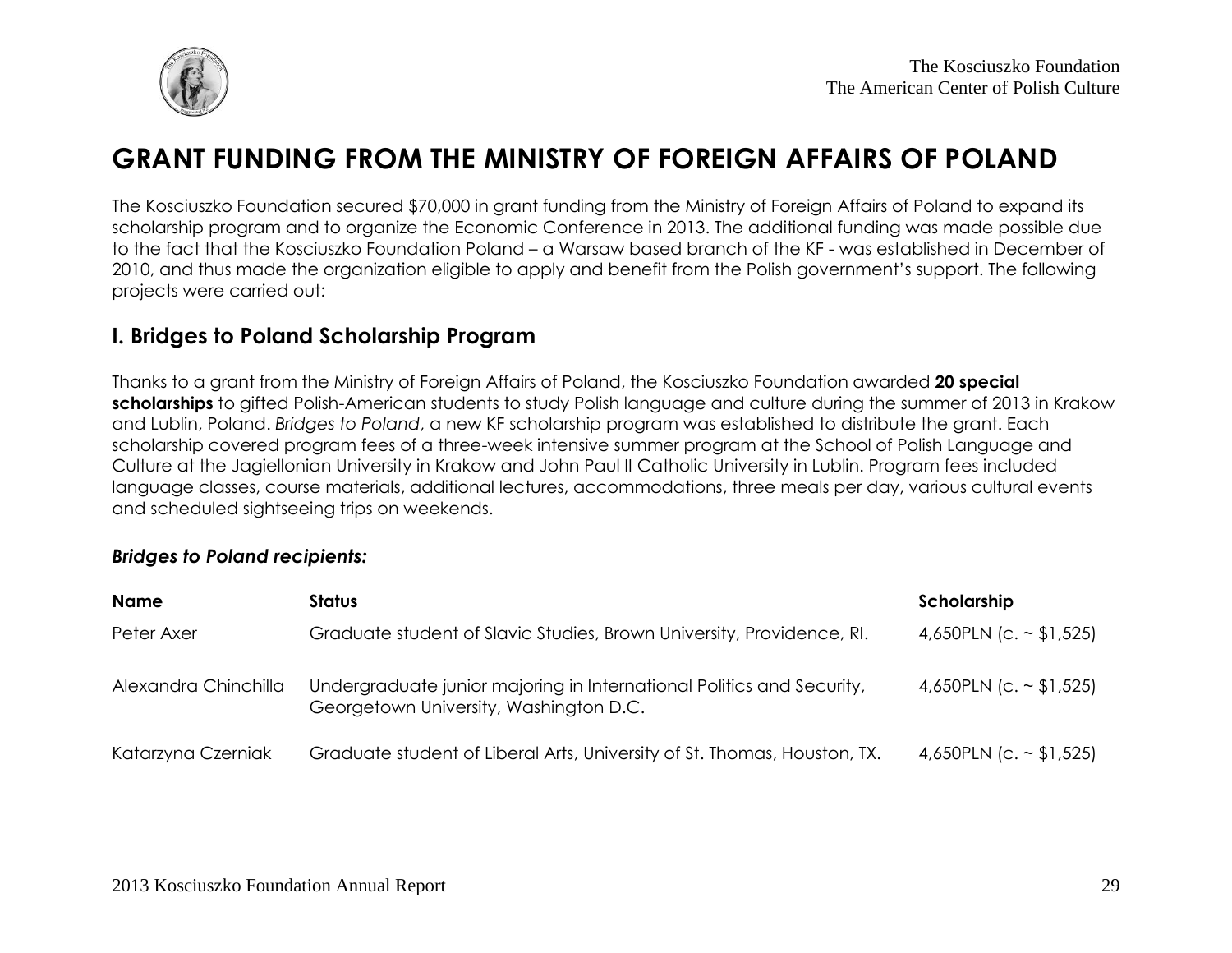

| <b>Name</b>          | <b>Status</b>                                                                                 | Scholarship                  |
|----------------------|-----------------------------------------------------------------------------------------------|------------------------------|
| Katrina Gabryluk     | Undergraduate senior majoring in Industrial Engineering, University of<br>Pittsburgh, PA.     | 4,901PLN (c. $\sim$ \$1,605) |
| Troy A. Gawlak       | Undergraduate senior majoring in History, Kent State University, Kent,<br>OH.                 | 4,650PLN (c. $\sim$ \$1,525) |
| Natalie Grochowski   | Undergraduate junior majoring in Biology, University of Pittsburgh, PA.                       | 4,650PLN (c. $\sim$ \$1,525) |
| Grzegorz Haranczyk   | Undergraduate junior majoring in Information Science, University of<br>Albany, NY.            | 4,650PLN (c. $\sim$ \$1,525) |
| Julian Klosowiak     | Doctoral student in Biophysics, Northwestern University, Chicago, IL.                         | 4,650PLN (c. $\sim$ \$1,525) |
| <b>Violetta Koss</b> | Graduate student of Music, Manhattan School of Music, NY.                                     | 4,650PLN (c. ~ \$1,525)      |
| Nicholas Mendenhall  | Undergraduate freshman majoring in Economy & Russian, US Military<br>Academy, West Point, NY. | 4,650PLN (c. ~ $$1,525$ )    |
| Monica Mills         | Undergraduate junior majoring in Psychology, Loyola University,<br>Chicago, IL.               | 4,650PLN (c. ~ \$1,525)      |
| Mitchell Suzanne     | Undergraduate freshman majoring in Photography, El Camino College,<br>Torrance, CA.           | 4,650PLN (c. $\sim$ \$1,525) |
| Jan Ostaszewski      | Undergraduate junior majoring in Economics, Hillsdale College,<br>Hillsdale, MI.              | 4,901PLN (c. $\sim$ \$1,605) |
| Natasha Pedzik       | Graduate student of Social Work, Adelphi University, Garden City, NY.                         | 4,650PLN (c. ~ \$1,525)      |
| Stephanie Siwiec     | Graduate student in History, SUNY, Buffalo, NY.                                               | 4,650PLN (c. ~ \$1,525)      |
| Thomas A. Snape      | Undergraduate sophomore in Accounting Finance, Indiana University,<br>Bloomington, IN.        | 4,650PLN (c. ~ \$1,525)      |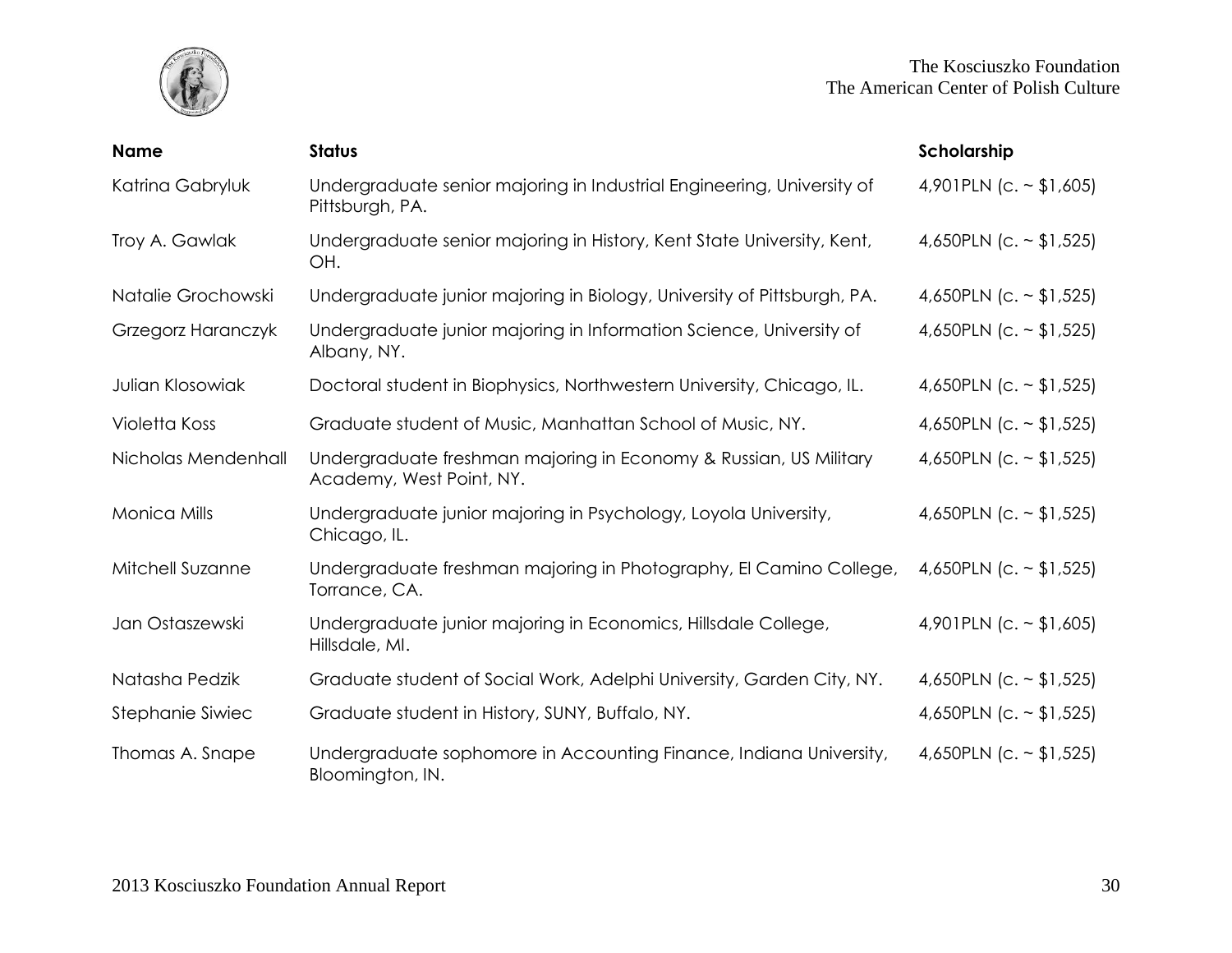

| <b>Name</b>       | <b>Status</b>                                                                                                          | Scholarship                  |
|-------------------|------------------------------------------------------------------------------------------------------------------------|------------------------------|
| Céline St. Pierre | Undergraduate junior majoring in Communications Design, University of<br>Connecticut, Storrs, CT.                      | 4,650PLN (c. $\sim$ \$1,525) |
| Cynthia Sularz    | Undergraduate sophomore majoring in Diplomacy and International<br>Relations, Seton Hall University, South Orange, NJ. | 4,901PLN (c. $\sim$ \$1,605) |
| Elliot D. Zak     | Undergraduate junior majoring in Electrical Engineering, Purdue<br>University, West Lafayette, IN.                     | 4,650PLN (c. $\sim$ \$1,525) |
| Olivia Zralka     | Undergraduate freshman majoring in Business, Fordham University, NY.                                                   | 4,650PLN (c. $\sim$ \$1,525) |

#### **II. "The Polish Phenomenon; What's Next for Europe's New Powerhouse?" – The Kosciuszko Foundation Economic Conference 2013**

A new report on the proceedings of the Kosciuszko Foundation Economic Conference 2013 underscores the continuing strength of the Polish economy, the entrepreneurial spirit of Poland's people and optimism about the country's future. The conference and report were co-financed by funds granted by the Ministry of Foreign Affairs of Poland in the competition for the public task "Cooperation with Polish Diaspora and Poles Abroad in 2013." The conference report "The Polish Phenomenon; What's Next for Europe's New Powerhouse?" can be downloaded from the KF website at [www.thekf.org.](http://www.thekf.org/) A video from the conference is also available on the KF website.

Marek Belka, President of the National Bank of Poland, served as keynote speaker at the conference, which took place on September 27, 2013 at the New York City headquarters of the Kosciuszko Foundation.

The conference also featured two panel discussions. The first panel, titled "Riding Out the Storm: How the Finance and Banking Sector in Poland Navigated the Recession and the Path Ahead," was moderated by Douglas L. Peterson, then President of Standard & Poor's Ratings Services (now CEO of McGraw Hill Financial). The panelists included Pawel Graniewski, Vice President, Management Board of the Warsaw Stock Exchange; Michal H. Mrozek, Managing Director,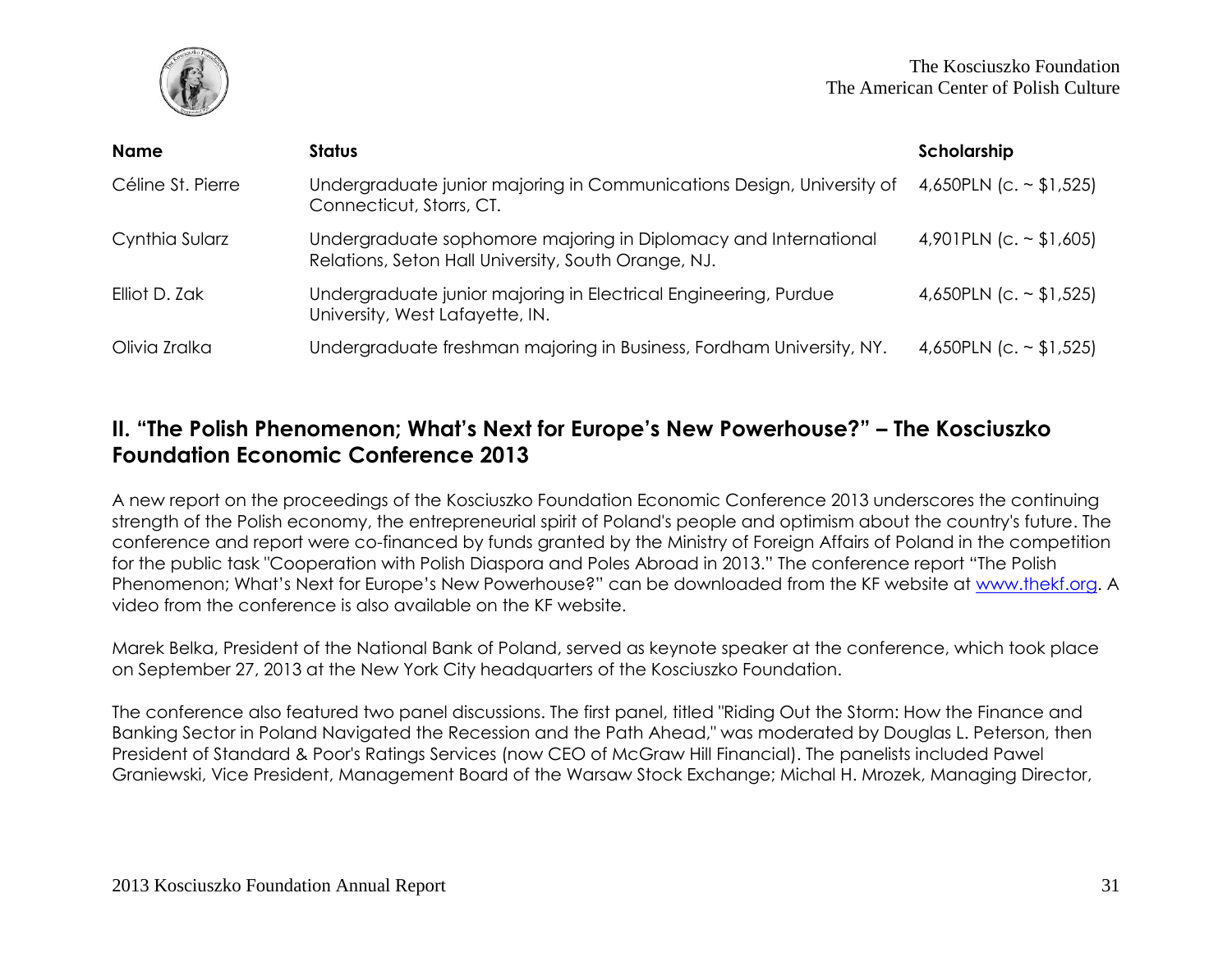

Citibank; Dominik Radziwill, Alternative Executive Director, International Monetary Fund; and Pawel Tamborski, Undersecretary of State, Ministry of the Treasury of Poland.

The second panel, "The Land of Opportunity—an Investor Perspective," was moderated by Matthew Kaminski, Member of the Editorial Board, *The Wall Street Journal.* Panelists included Beata Stelmach, Undersecretary of State, Ministry of Foreign Affairs of Poland; Paul Fogo, Esq., Miller Canfield and American Chamber of Commerce in Poland; Roger M. Widmann, Director of the Board, Standard Motor Products; Robert Snell, Managing Director and Global Head of Emerging Markets Multinationals, Citigroup; and Grzegorz Inglot, Advisor to the Supervisory Board, INGLOT Cosmetics.

Both panels, as well as keynote speaker Belka, discussed the rapid, continuing improvement in Poland's infrastructure as well as the next challenge ahead: fostering more R&D and more risk-taking in business, in order to move to the next level as a center of innovation.

### TEACHING ENGLISH IN POLAND

| Fiscal Year 2013 TEIP Program |                            |
|-------------------------------|----------------------------|
| 21                            | <b>Teachers</b>            |
| 23                            | <b>Teaching Assistants</b> |
| 4                             | <b>Staff Leaders</b>       |
| 20                            | American States            |
|                               | Represented                |

300 Polish Students

| Since 1991                |
|---------------------------|
| 2,200 American Volunteers |
| 10,200 Polish Students    |
| 112 Education Camps in    |
| Poland                    |
|                           |

The summer of 2013 marked the twenty-third anniversary of the *Teaching English in Poland Program* (TEIP), an innovative and highly effective cultural and educational exchange between the United States and Poland. This summer program is cosponsored annually by the Kosciuszko Foundation and independent, educational, nonprofit organizations and is under the honorary patronage of the Polish National Commission for UNESCO.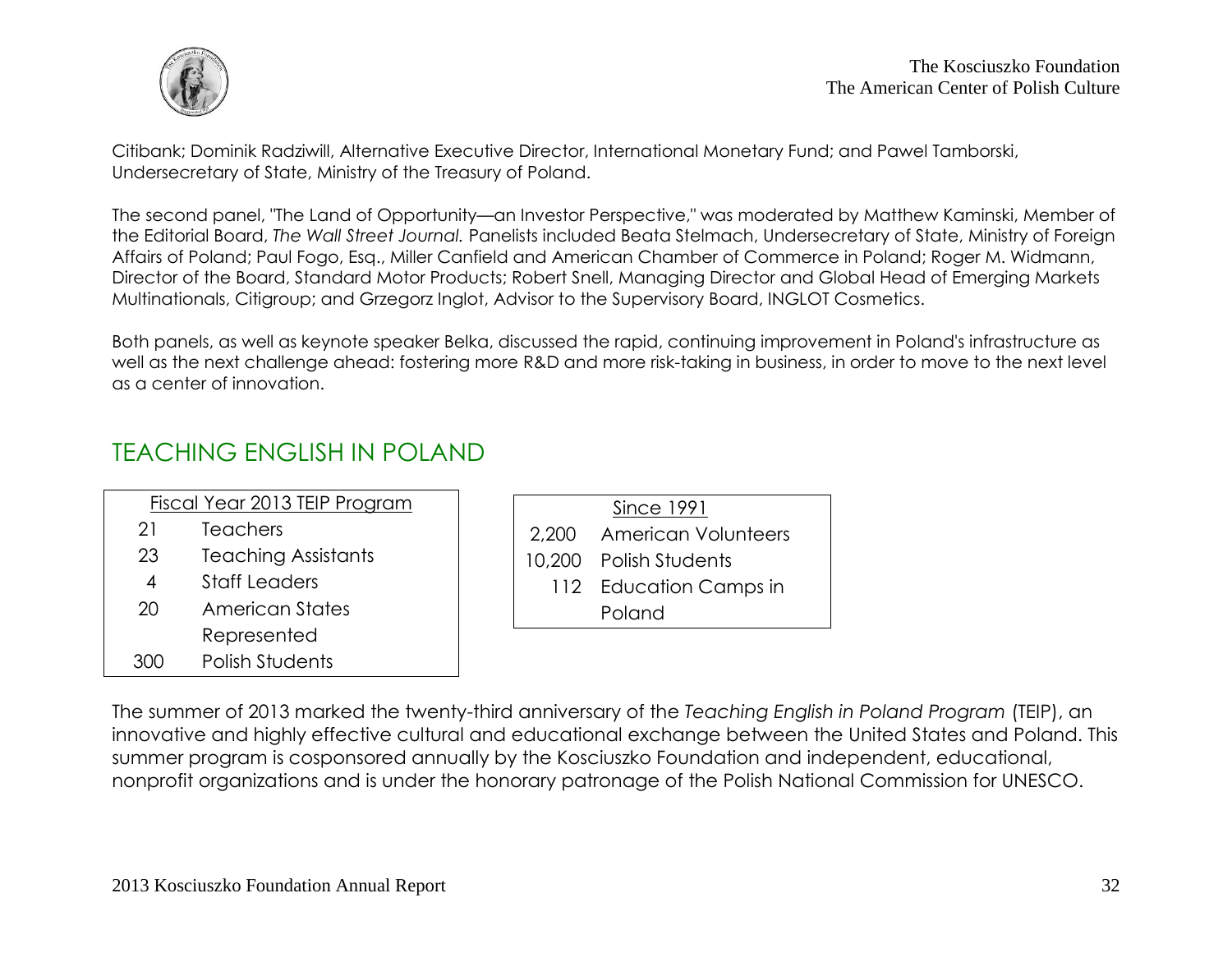

To accommodate different schedules and interests and to satisfy the demand for such educational opportunities, the Kosciuszko Foundation and our Polish partners offered four choices to students: two English Language/American Culture Camp Programs and two Arts Enriched English Language Camp Programs. Both programs included students ages nine to eighteen. As a result of this expansion, a larger number of Polish students and American teachers and assistants had the opportunity to share in cross-cultural experiences.

This year, there were two English Language/American Culture Camp Program opportunities. The first was held at ZHP "Nadwarcianski Grod," Zalecze Wielkie, and the second was held in The District Center for Culture, Education, Tourism, and Sport in Pinczow. Both camps were in session from July 19 to August 2. Both sites conducted a two-week English language emersion experience for Polish students. The Polish hosts at each site also offered a cultural tour of Poland for American teachers and assistants who volunteered their time to the program.

The purpose of the English Language/American Culture Camp Program is to provide Polish students, who demonstrate intermediate to advanced levels of proficiency, with opportunities to improve their conversational skills. The method of language emersion is employed during four daily class periods, in extracurricular activities, on field trips, and during meals and periods of free time. At the same time, participating teachers and students are exposed to the culture, history, language, traditions, and people of Poland. Dr. Teresa Wojcik, Philadelphia Chapter President served as the American Staff Leader in Pincow. Mrs. Dawn Woyak from Albuquerque, New Mexico served as the American Staff leader at Zalecze Wielkie.

The Arts Enriched English Language Camp Program celebrated its fifth year since its inception in 2009 in Zalecze Wielkie and a new camp was added this summer in Otwock. The camp in Zalecze Wielkie was in session from June 29 to July 20, and the camp in Otwock was in session from July 1 to July 12. Both programs held four classes per day and emphasized the importance of art, music, theatre, drama, and other creative forms of expression.

The purpose of the Arts Enriched English Language Camp Program is to strengthen students' appreciation for creativity and the innovation that art provides. The program in both Zalecze Wielkie and Otwock invited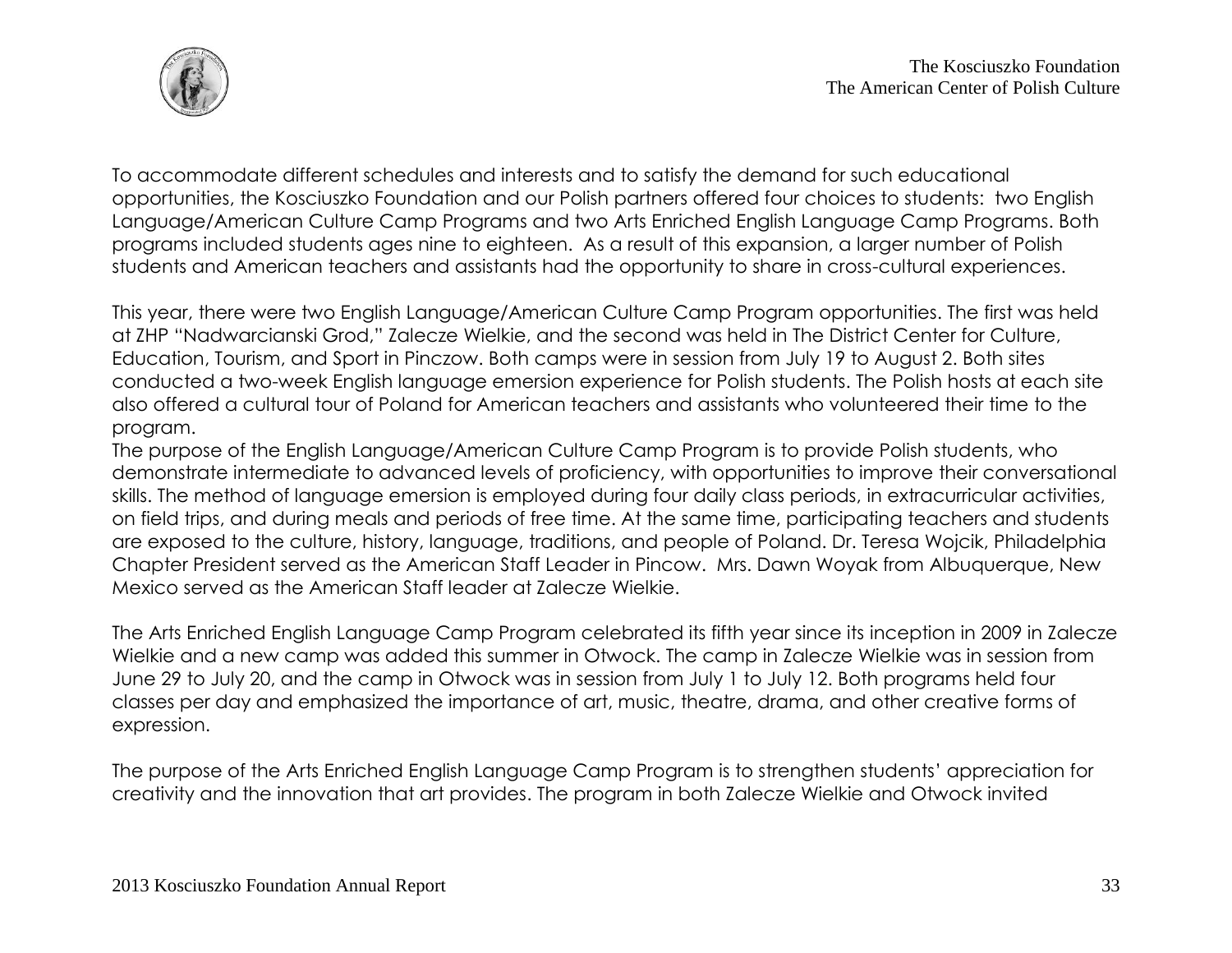

students to gain a deeper appreciation for the arts, to learn about American culture, and to foster creative growth through a strong personal and global sense of identity. Toward the end of the experience, Polish students demonstrated their artistic abilities through an Art Expo. The exposition was open to students' family members, friends and showcased their creative works and talents. Mr. Thomas Rusnak Sr. from Brookfield, Illinois was the American Staff Leader for the second consecutive year at Zalecze. Dr. Mary Kay Pieski, from Tallmadge, Ohio initiated the new camp and served as the American Staff Leader.

The Kosciuszko Foundation and the Polish National Commission for UNESCO cooperate to prepare and implement specific components of the TEIP Program. The Foundation recruits and selects American teachers and assistants; organizes the staffing of each camp; provides training sessions for American participants; facilitates the educational aspects of the program as outlines in the curriculum guide. In addition to preparing lessons and activities, the participants are encouraged to raise funds, solicit donations of equipment, educational materials, and books to be shipped to Poland. The TEIP Program has been awarded grants and in excess of \$14,000 from Delta Kappa Educational Foundation to help purchase equipment for the Arts Enriched English Language Camp Program. Mr. Al Koproski, Trustee of the Kosciuszko Foundation and member of the board of the Polish National Youth Baseball Foundation facilitated the donation of baseball equipment to both the Otwock and Pincow camps.

Mary Kay Pieski Ph.D, volunteer director of the TEIP Program, together with Teresa G. Wojcik Ph.D, volunteer assistant director, facilitated the American aspects of the program; supervised the implementation of the program at each Polish campus site. Mrs. Christine B. Kuskowski has recently been appointed the Director Emeritus for the TEIP Program. Mrs. Kuskowski has served as the program director for twenty-one years. Mr. Krzysztof Haranczyk is the newly appointed TEIP Program coordinator at its headquarters in New York City. Cooperating Polish directors included Ewa Barbara Musiejko (administrator, *Powiatowy Młodziezowy Dom Kultury* Michała Elwiro Andriollego w Otwocku), Krystyna Mikita (administrator, *Ósrodek Szkoleniowo-Wypoczynkowy ZHP* "Nadwarciański Gród"), and Tomasz Dziumak (administrator, *Powiatowy Ośrodek Kultury Turystyki i Sportu* Pińczów).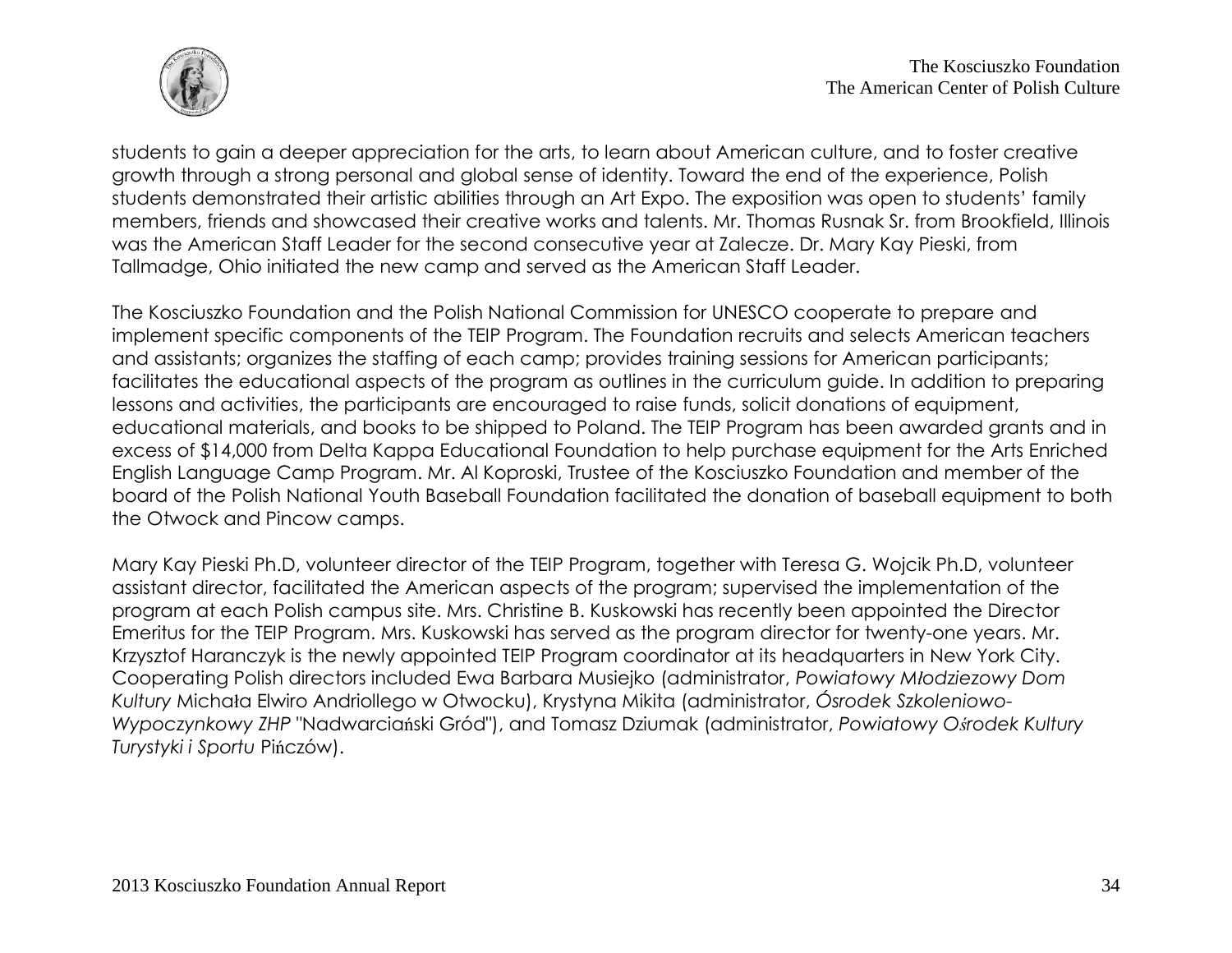

This summer a total of 300 Polish students attended the camps located in Zalecze Wielkie, Otwock, and Pinczow. The Foundation has selected four group leaders, twenty-one American teachers and twenty-three teaching assistants to participate in the TEIP Program. Participants hailed from the following twenty states included: California, Colorado, Connecticut, Florida, Illinois, Maine, Massachusetts, Michigan, New Jersey, New Mexico, New York, North Carolina, Ohio, Oklahoma, Oregon, Pennsylvania, Rhode Island, South Carolina, South Dakota, and Vermont. Since the TEIP Program began in 1991, the Kosciuszko Foundation has organized a total of 112 educational camps throughout Poland.

The volunteer American teachers and assistants are instrumental in effecting the Kosciuszko Foundation's mission of promoting closer ties between Poland and the United States. The reciprocal nature of the TEIP Program enables large numbers of Polish students and American participants to share in educational, scientific and cross-cultural exchanges.

The Kosciuszko Foundation expresses its gratitude to Dr. Joseph A. Polizzi, Marywood University, Scranton, Pennsylvania for assisting with recruiting teaching assistants and securing funding for registration fees. The following Kosciuszko Foundation chapters contributed financial support for shipping costs for the program: Ohio Chapter, Philadelphia Chapter, and Chicago Chapter.

## **Annual Dinner and Ball**

On April 27th, 2013, The Kosciuszko Foundation celebrated its 78th Annual Dinner and Ball in the Grand Ballroom of New York's elegant Waldorf Astoria Hotel.

The Kosciuszko Foundation Medal of Recognition was awarded to Wojciech Inglot, President & Founder of Inglot Cosmetics, which has opened more than 330 boutiques around the world.

Henry C. Walentowicz, Esq. and Karina Walentowicz served as Ball Chairmen.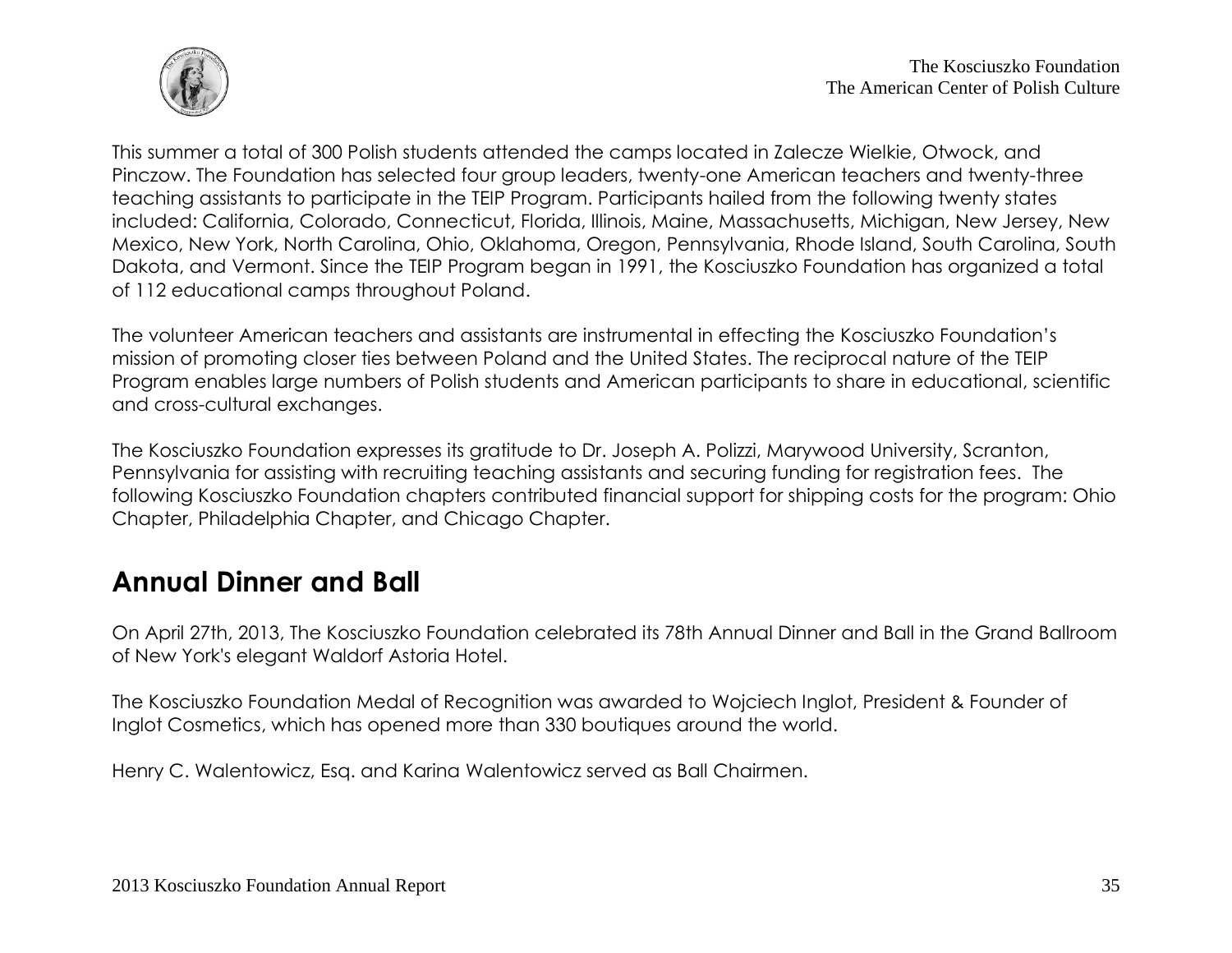

Under the patronage of Mary Kay Pieski, Ph.D., three young ladies: Anastasia Rose Ehlert of Kent, Ohio, Caroline Helen Novak of Longmeadow, Massachusetts and Krystyna Bronchard of Brooklyn, New York were presented as debutantes at the ball.

The Annual Dinner and Ball functions as an opportunity for friends and supporters of the Kosciuszko Foundation to gather and honor those who have made significant contributions to the arts, sciences, history, and literature, as well as to honor young women, bright, talented and ambitious, who seek to walk in the footsteps of those honored.

Guests in attendance this year watched as the masters of ceremonies guided the Ball through a host of traditions, such as the chorus of trumpeters from the Fanfare Squadron of the U.S. Merchant Marine Academy, and the singing of Polish and the United States National Anthems by Teresa Wojcik, Ph.D. The Polish American Folk Dance Company led the guests in the traditional Polonaise.

## **Affiliate Groups**

Affiliate Groups play an important role in furthering the Kosciuszko Foundation's goals. They comprise of individuals who are focused on certain special interests within the broader activities of the Kosciuszko Foundation, and often feature their own membership rosters and officers, addressing many of the Foundation's specific needs.

#### **The National Advisory Council**

The National Advisory Council is composed of several individual members of the Kosciuszko Foundation, as well as presidents of the Kosciuszko Foundation's nine Chapters. The Council is designed to benefit from broad representation throughout the United States providing the Board of Trustees with valuable advice on how to expand membership and donations, by highlighting and discussing current trends amongst the Foundation's target groups, and developing ideas on how to attract new membership and donations given these trends. Its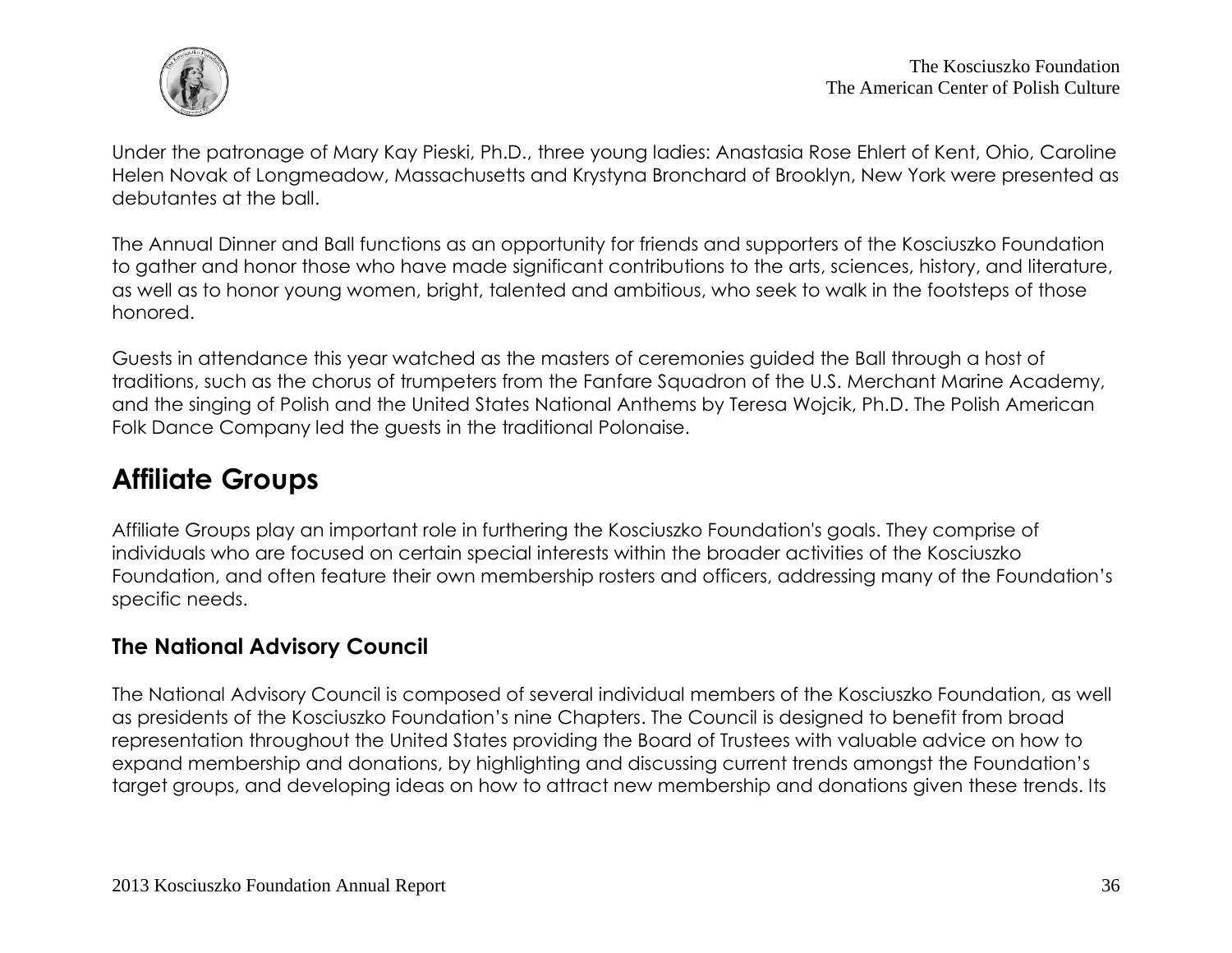

members are longtime Foundation members who have their finger on the pulse of the Foundation, its philosophy, and its future.

#### **Chapters of the Kosciuszko Foundation**

The Kosciuszko Foundation chapters play a vital role in maintaining the Foundation's reputation as a nationwide organization. Run strictly by local volunteers who commit considerable time and effort to the task of soliciting members in their geographic areas, organizing local concerts, awards banquets, and other key fundraising events, representatives of the Kosciuszko Foundation's nine chapters act as local ambassadors, promoting the Foundation's mission in local regions.

Through the participation of local chapter presidents on the National Advisory Council, chapters also help keep the Board of Trustees, officers, and staff informed of local trends in local communities.

#### **The Pro Arte League**

For all those visitors to the Foundation House who find it an aesthetic and hospitable place to visit, they can thank the Pro Arte League.

Founded by women members of the Kosciuszko Foundation in 1970 with a mission to raise funds for the preservation and beautification of the public rooms for the Kosciuszko Foundation house, the Pro Arte League has played an indispensable role in keeping the Foundation House in its current pristine condition. Beginning with fashion show fundraisers in the early part of its history, the League now uses its annual fundraising luncheon as a showcase for young Polish-American musicians and other fine Polish and Polish American performing artists.